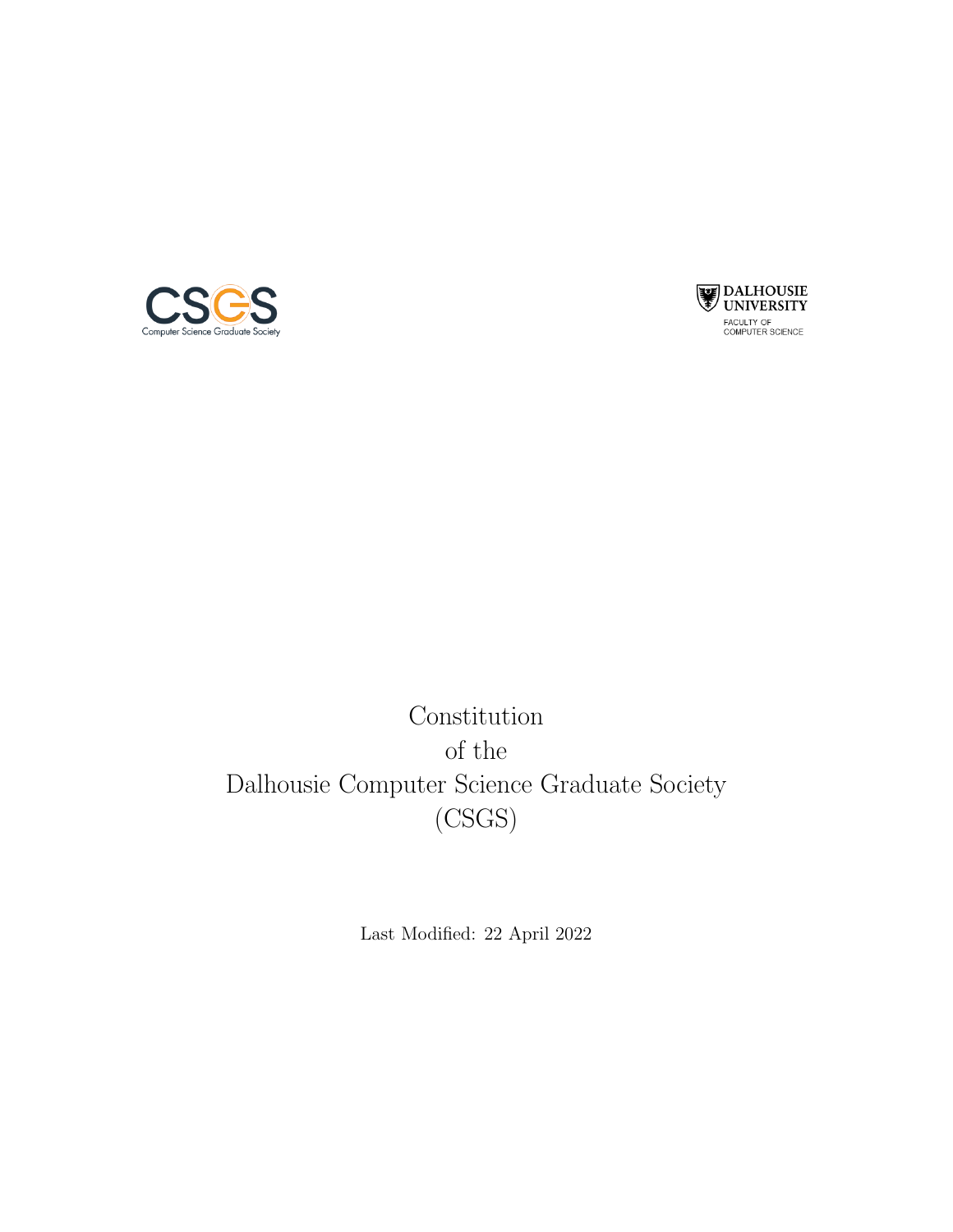## Preamble

This document is the official constitution of the Dalhousie University Computer Science Graduate Society (CSGS). This document renders all previous Constitutions for the Society null and void.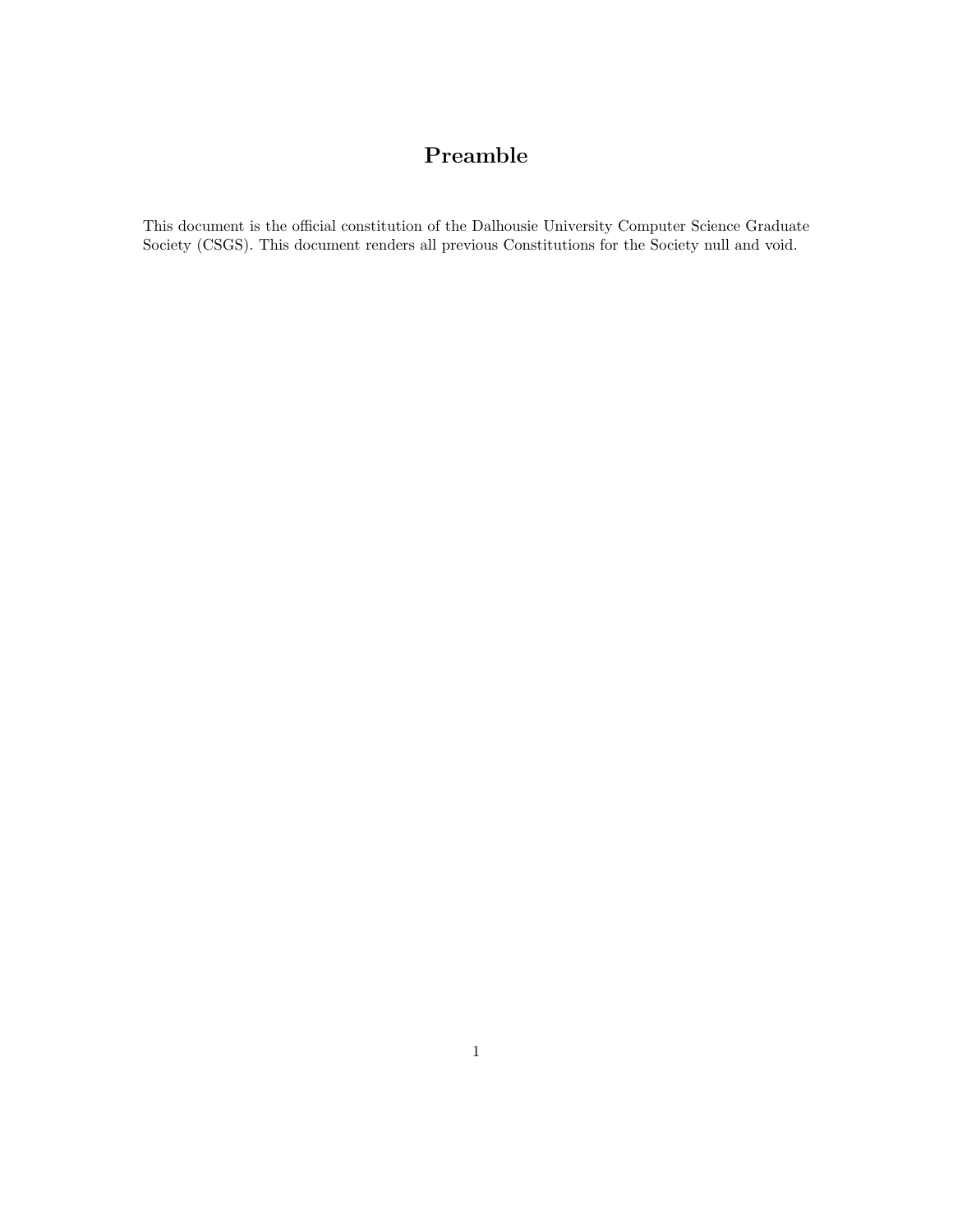| Article 1: NAME                          | $\bf{3}$ |
|------------------------------------------|----------|
| <b>Article 2: PURPOSE</b>                | 4        |
| Article 3: MEMBERSHIP                    | 5        |
| Article 4: ORGANIZATION                  | 6        |
| Article 5: DUTIES OF THE COUNCIL         | 7        |
| Article 6: DUTIES OF COUNCIL MEMBERS     | 8        |
| Article 7: MEETINGS                      | 13       |
| <b>Article 8: ELECTIONS</b>              | 15       |
| Article 9: IMPEACHMENT                   | 16       |
| Article 10: RESIGNATIONS AND VACANCIES   | 17       |
| Article 11: CONSTITUTIONAL AMENDMENTS    | 18       |
| Article 12: FINANCES                     | 19       |
| Article 13: COUNCIL TRANSITIONS          | 20       |
| Article 14: ELECTRONIC VOTING ON MOTIONS | 21       |
| <b>Article 15: COMMITTEES</b>            | 22       |
| Article 16: DESCRIPTION OF BY-LAWS       | 23       |
| <b>BY-LAWS</b>                           | 24       |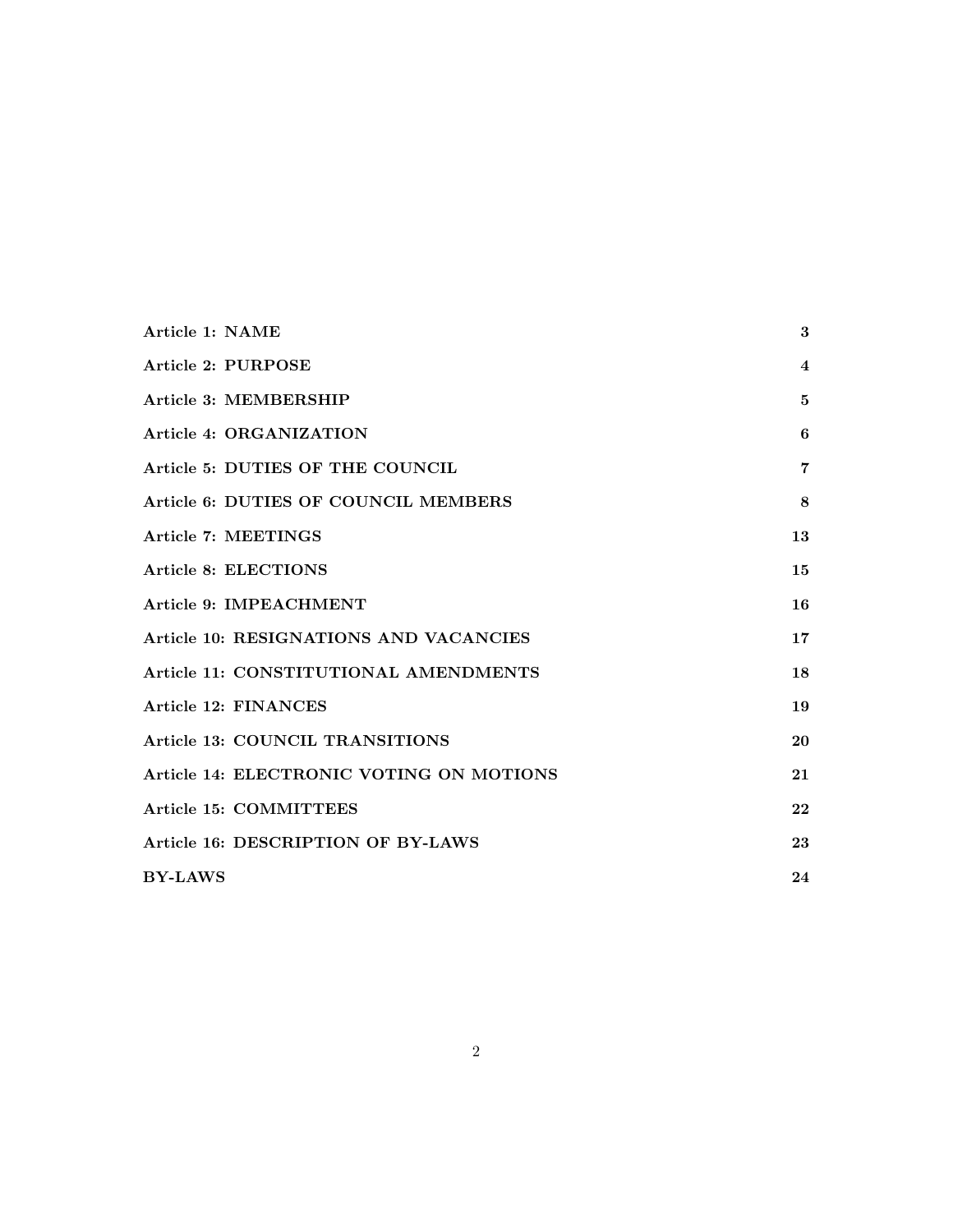# <span id="page-3-0"></span>Article 1: NAME

The society shall be named "Dalhousie University Computer Science Graduate Society", abbreviated as CSGS and hereinafter referred to as the "Society".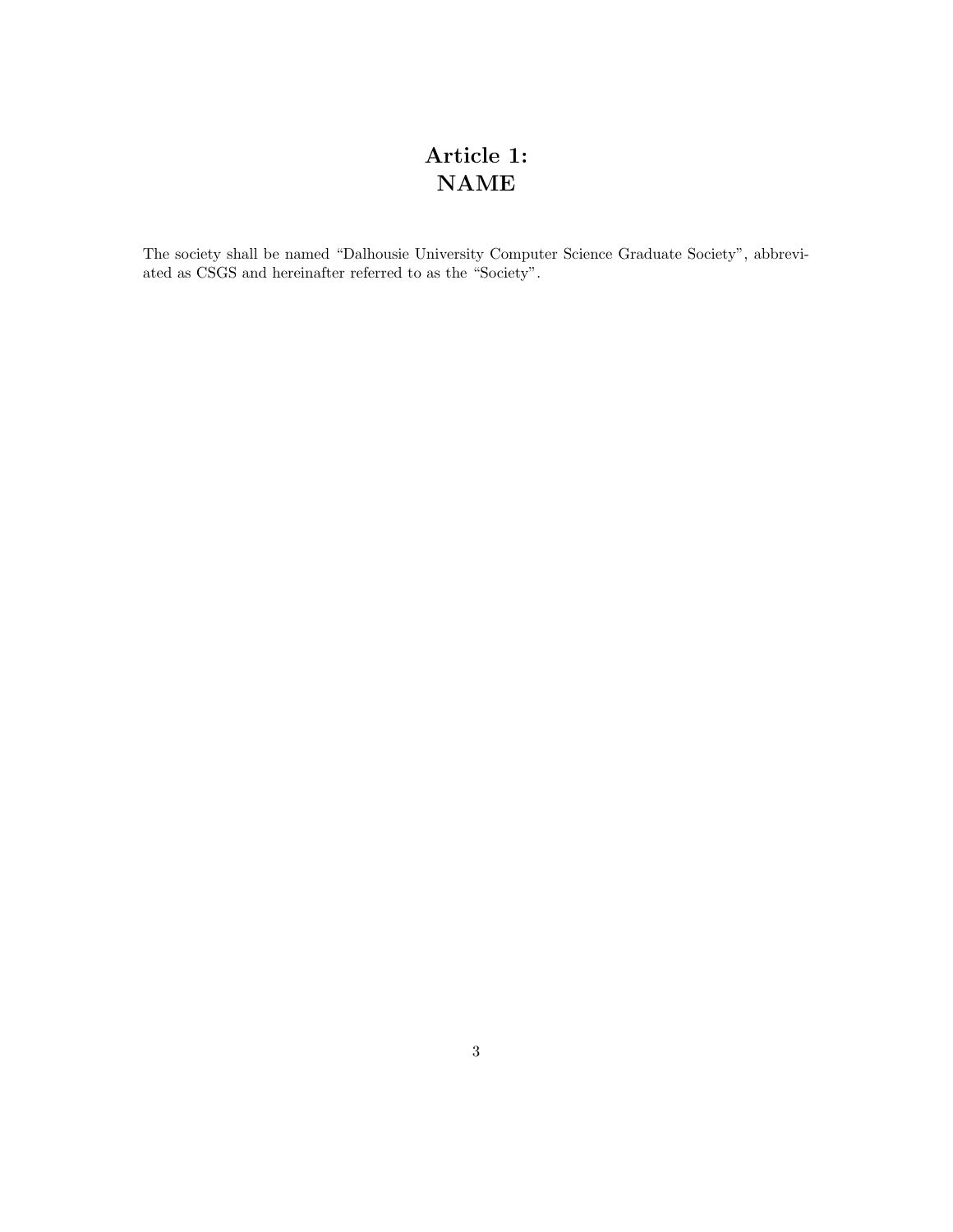## <span id="page-4-0"></span>Article 2: PURPOSE

The purpose of the Society is to:

- A. Promote activities for the advancement of the interests of its members and other interested parties;
- B. Co-ordinate and promote activities of the member(s) of the Society subject to the rules and regulations of Dalhousie University;
- C. Present a unified voice of the membership of the Society in discussions both inside and outside Dalhousie University, when such discussions may affect the membership of the Society either directly or indirectly; and,
- D. Organize the money and properties granted to, or otherwise acquired by, the Society to satisfy its purpose;
- E. The society's activities must not infringe upon federal, provincial, municipal laws or University regulations.
- F. The society's activities must not infringe upon the Bylaws and Policies of the Union.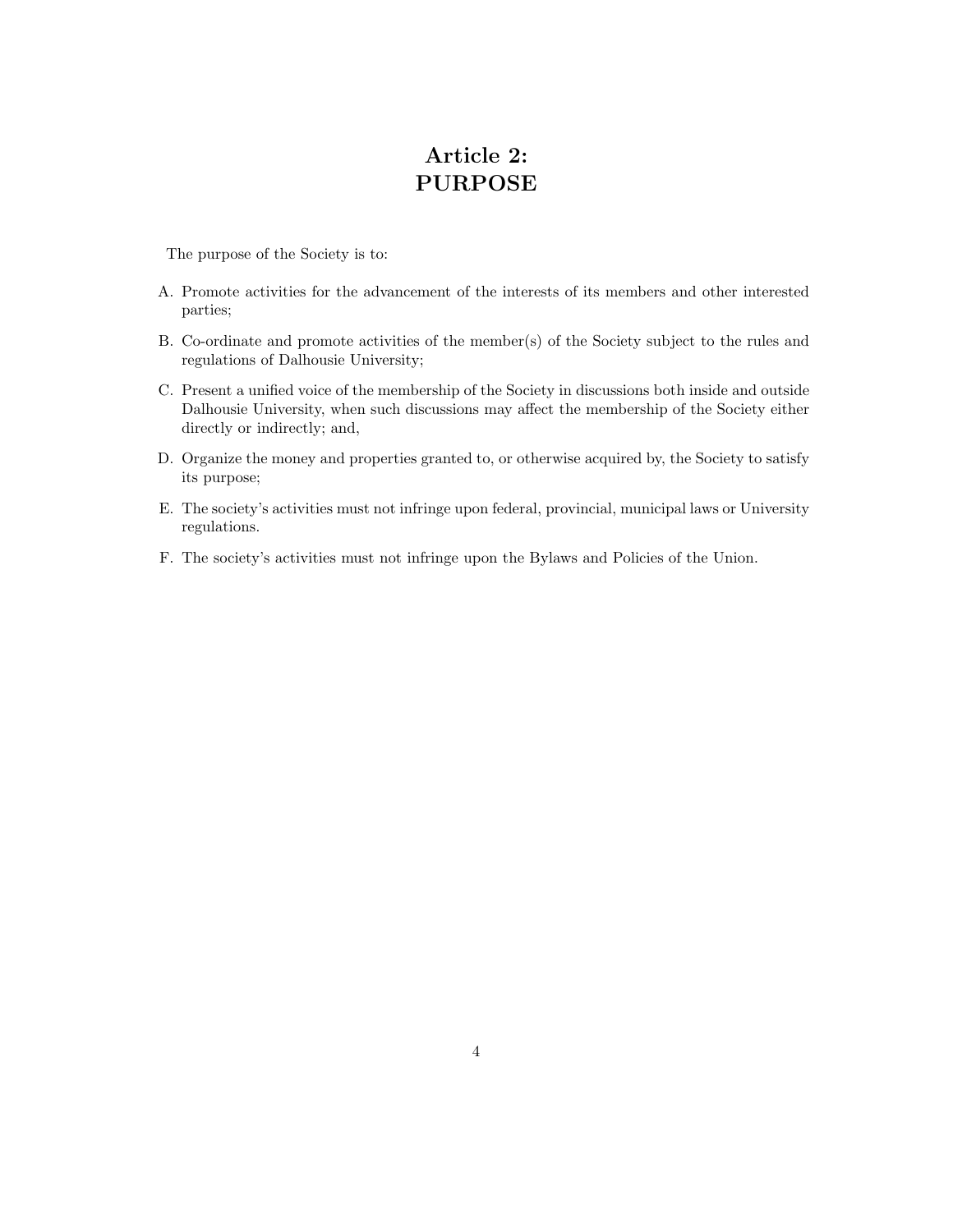#### <span id="page-5-0"></span>Article 3: MEMBERSHIP

- A. Any graduate student enrolled within the Faculty of Computer Science, Dalhousie University, who pays the prescribed Society Fee shall be eligible to be a member of the Society, during the term in which the member's fee was collected.
- B. Members shall pay the Society Fee to maintain their status.
- C. Only members of the Society shall vote and be eligible to hold Council positions.
- D. The following members shall be eligible to become honorary members of the Society:
	- i. Any person taking a graduate course offered by the Faculty of Computer Science for credit;
	- ii. The Dean of the Faculty of Computer Science, Dalhousie University;
	- iii. Faculty members of the Faculty of Computer Science, Dalhousie University;
	- iv. Graduate student alumni of the Faculty of Computer Science, Dalhousie University;
	- v. Any other person(s) elected by the Council of the Society;
- E. Honorary members shall not have voting privileges and shall not be eligible to hold Executive positions in the Council of the Society.
- F. The Society shall not place any limits on membership based on, but not limited to, age, gender, race, religion, language, sexual orientation, or disability. The Society is committed to providing an inclusive and welcoming environment for all members.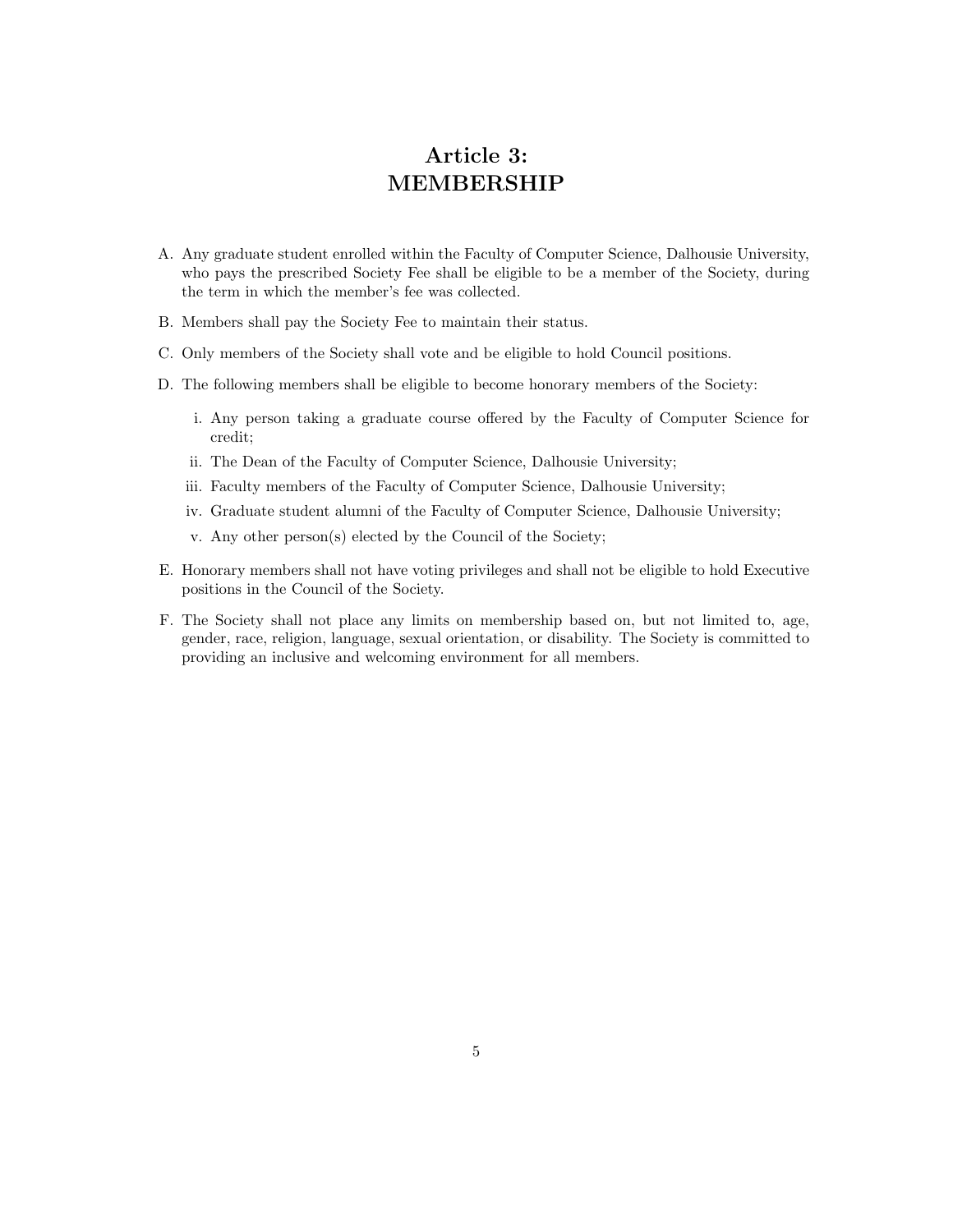## <span id="page-6-0"></span>Article 4: ORGANIZATION

- A. There shall be a council of students (hereinafter referred to as the "Council"), which shall consist of the administrative positions (hereinafter referred to as the "Executive") and elected or appointed representatives.
- B. The Executive shall consist of FIVE elected officers. A member can be elected to hold only ONE Executive position at a time. In order of ascension, these officers shall be:
	- i. President
	- ii. Vice-President Internal
	- iii. Vice-President External
	- iv. Treasurer
	- v. Secretary
- C. The Council shall consist of:
	- i. The Executive
	- ii. PhD Representative
	- iii. MCS Representative
	- iv. MACS Representative
	- v. MDI Representative
	- vi. Member-At-Large I
	- vii. Member-At-Large II
	- viii. Chair (Non-Voting)
	- ix. Faculty Representative (Non-Voting)
	- x. Transition Officer (Non-Voting)
- D. The representatives of the PhD, MCS, MACS, MDI programs shall hereinafter be referred to as the "Program Representatives".
- E. Members are eligible to contest for any of the Council positions only if they are registered students at Dalhousie University for the entire term in office.
- F. A member will NOT be eligible to contest for any of the Executive positions if they will be unavailable on campus during business hours, owing to Co-op, internship, or similar arrangement.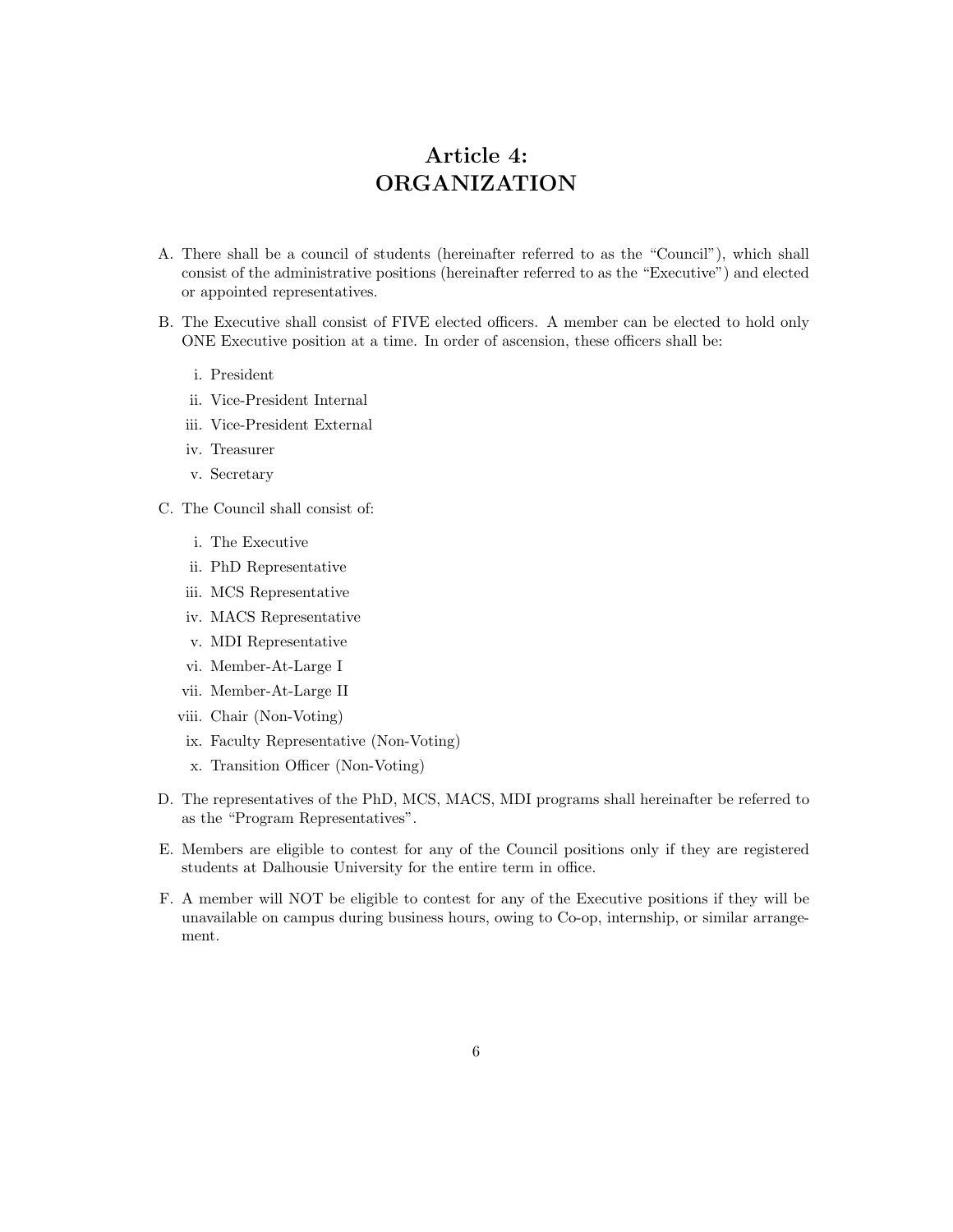## <span id="page-7-0"></span>Article 5: DUTIES OF THE COUNCIL

- A. Subject to the By-Laws, the Council may appoint and delegate to committees such powers and duties as maybe deemed necessary or desirable. The Council may also make rules and regulations relating to the performance of its functions and the exercise of its powers.
- B. Subject to Article 16, the Council may introduce, amend, or repeal any By–Law in accordance with this constitution.
- C. The Council may delegate responsibilities and duties to Council members including at least the applicable duties in Article 6. This delegation shall not limit the oversight of Council as expressed in Article 5(D).
- D. The Council as a whole may hold a vote to overrule any executive or committee decision.
- E. The Council must ensure that the Society begins the ratification process by May 1st of each calendar year, as recommended by the DSU, and ensure the Society is ratified no later than August 1st of that year.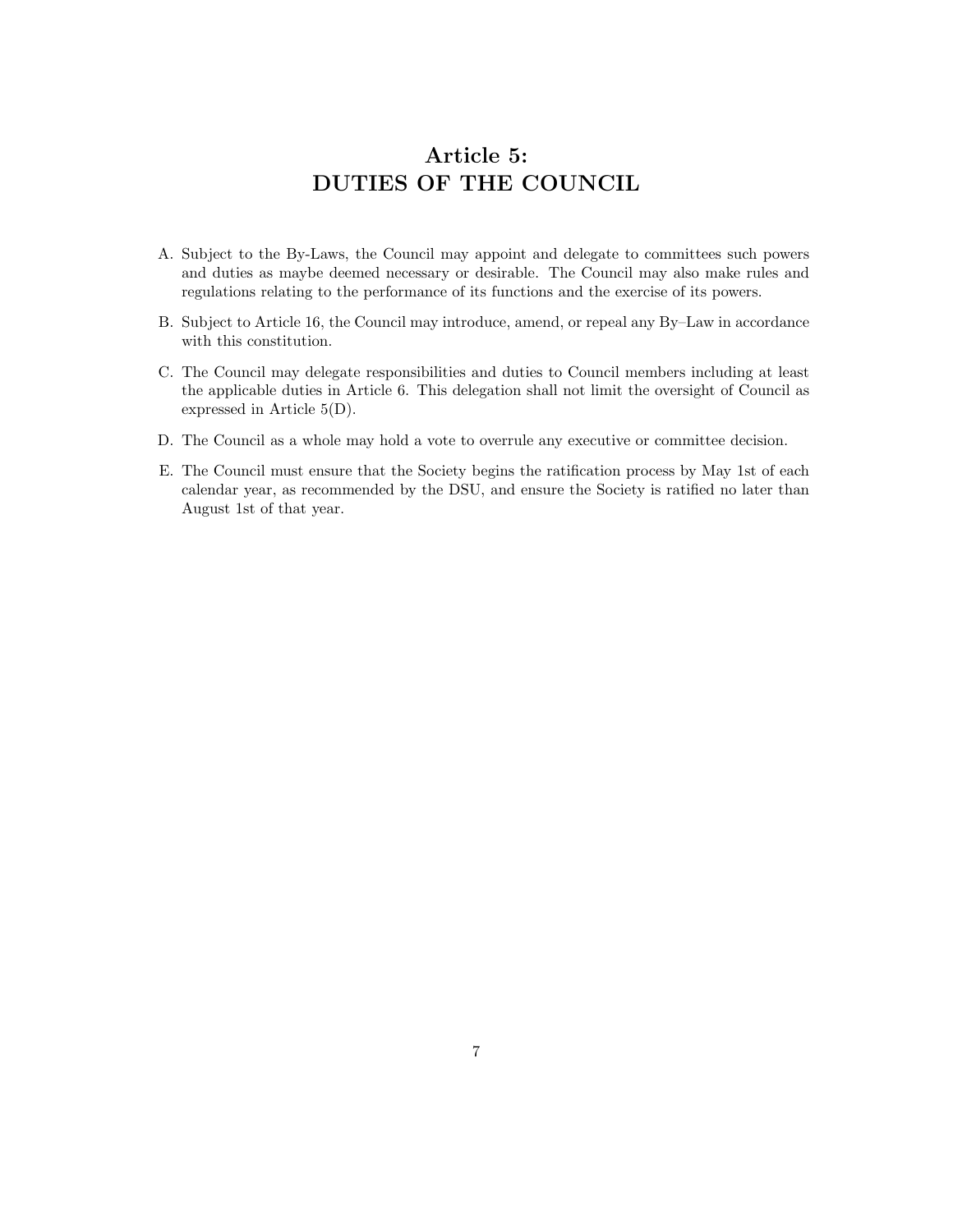#### <span id="page-8-0"></span>Article 6: DUTIES OF COUNCIL MEMBERS

- A. The duties of each Executive Officer shall be as follows:
	- i. President:
		- (a) Represent the Society as the head of the Executive.
		- (b) Ensure the representation of the Society to all external organizations.
		- (c) Be responsible for facilitating the creation of an annual vision for the Society, in consultation with the Executive.
		- (d) Fulfil the position of the Chair:
			- (1) In the absence of the Chair during general Council meetings;
			- (2) During Executive meetings; and,
			- (3) In the absence of the Chair during annual general meetings.
		- (e) Be responsible for overseeing all operations of the Society.
		- (f) Sit as an ex-officio member of all committees of the Society.
		- (g) Maintain a file of the minutes to all the committees of which he or she is a part, and to pass this file, a summary of the contents of this file to the appointed transition officer at the end of the current year.
		- (h) In the absence of a transition officer, the President shall act as the transition officer, and perform the functions as per Section 6.B.v.
		- (i) Delegate his or her duties where appropriate or necessary.
		- (j) Attend Dalhousie Student Union Society Training Day at the date specified by the Vice-President (Internal) of the DSU.
		- (k) Act as a signing officer of the Society.
	- ii. Vice-President Internal:
		- (a) Act as a liaison between the Faculty of Computer Science and Society membership.
		- (b) Sit on the Dean's Executive, the Faculty Council, the Graduate Committee, and other Faculty of Computer Science committees as the Graduate Student Representative for Computer Science.
		- (c) Deal with all internal issues faced by the Society including courses, faculty and curriculum.
		- (d) Act as chair for general Council meetings in the absence of the Chair and the President.
		- (e) May delegate his or her responsibilities on Faculty committees to the respective Program Representative, should a matter for discussion at the committee be pertinent to their respective constituents;
		- (f) Delegate his or her duties where appropriate or necessary.
		- (g) Attend Dalhousie Student Union Society Training Day at the date specified by the Vice-President (Internal) of the DSU.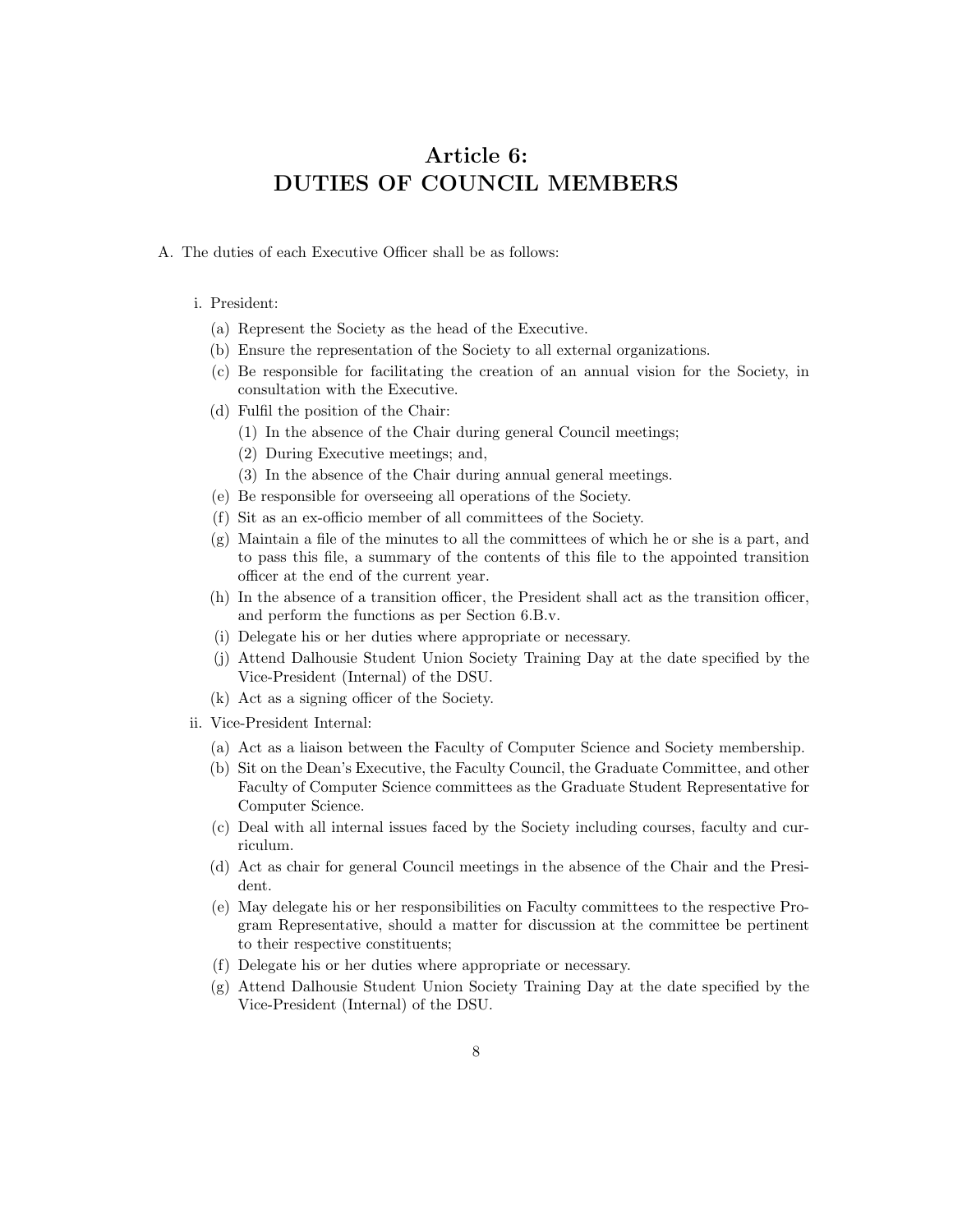- (h) Act as a signing officer of the Society.
- iii. Vice-President External:
	- (a) Act as a liaison with the Dalhousie University Computer Science Society.
	- (b) Act as a liaison with all organizations external to the Faculty of Computer Science.
	- (c) Deal with all external Society issues including non-campus activities, and community service.
	- (d) Attend Dalhousie Student Union meetings and represent the Society on appropriate Dalhousie Student Union committees.
	- (e) Attend meetings of the Dalhousie Association of Graduate Students and represent the Society on appropriate Dalhousie Association of Graduate Students committees.
	- (f) Facilitate ratification for the Society and adhere to Article 5(E).
	- (g) Act as chair for general Council meetings in the absence of the Chair, President and Vice-President Internal.
	- (h) Delegate his or her duties where appropriate or necessary.
	- (i) Attend Dalhousie Student Union Society Training Day at the date specified by the Vice-President (Internal) of the DSU.
	- (j) Act as a signing officer of the Society, in case the Vice-President Internal is not able to exercise his or her duties as a signing officer.
- iv. Treasurer:
	- (a) Keep records of all spending within the Society in accordance with DSU regulations.
		- (1) Maintain accurate records of all receipts and expenditures of the Society.
		- (2) Maintain monthly bank reconciliation, two weeks after receipts are dated and signed.
		- (3) Provide a statement of account every month.
		- (4) Prepare a report every semester showing the financial position of Council.
	- (b) Prepare a file at the end of the year summarizing the past year, to be given to the transition officer. This file should consist of:
		- (1) A report of all revenues and expenditures for the previous year;
		- (2) A report of the financial position of the Society;
		- (3) A proposed budget for the next year;
		- (4) An outline of the accounting procedures used in the Society; and,
		- (5) Guidance for the incoming treasurer on how best to handle the accounts of the Society.
	- (c) Ensure that the books are audited by the Dalhousie Student Union Vice-President (Finance) and the Dalhousie Association of Graduate Students.
	- (d) Report revenue for all events organized by Council in coordination with the organizer of the event.
	- (e) Chair a meeting of the Executive to estimate the budget for each newly elected Council in accordance with the guidelines set forth in Article 12 of this Constitution.
	- (f) Ensure that the Council shall meet at least once per semester to make available to its members the following: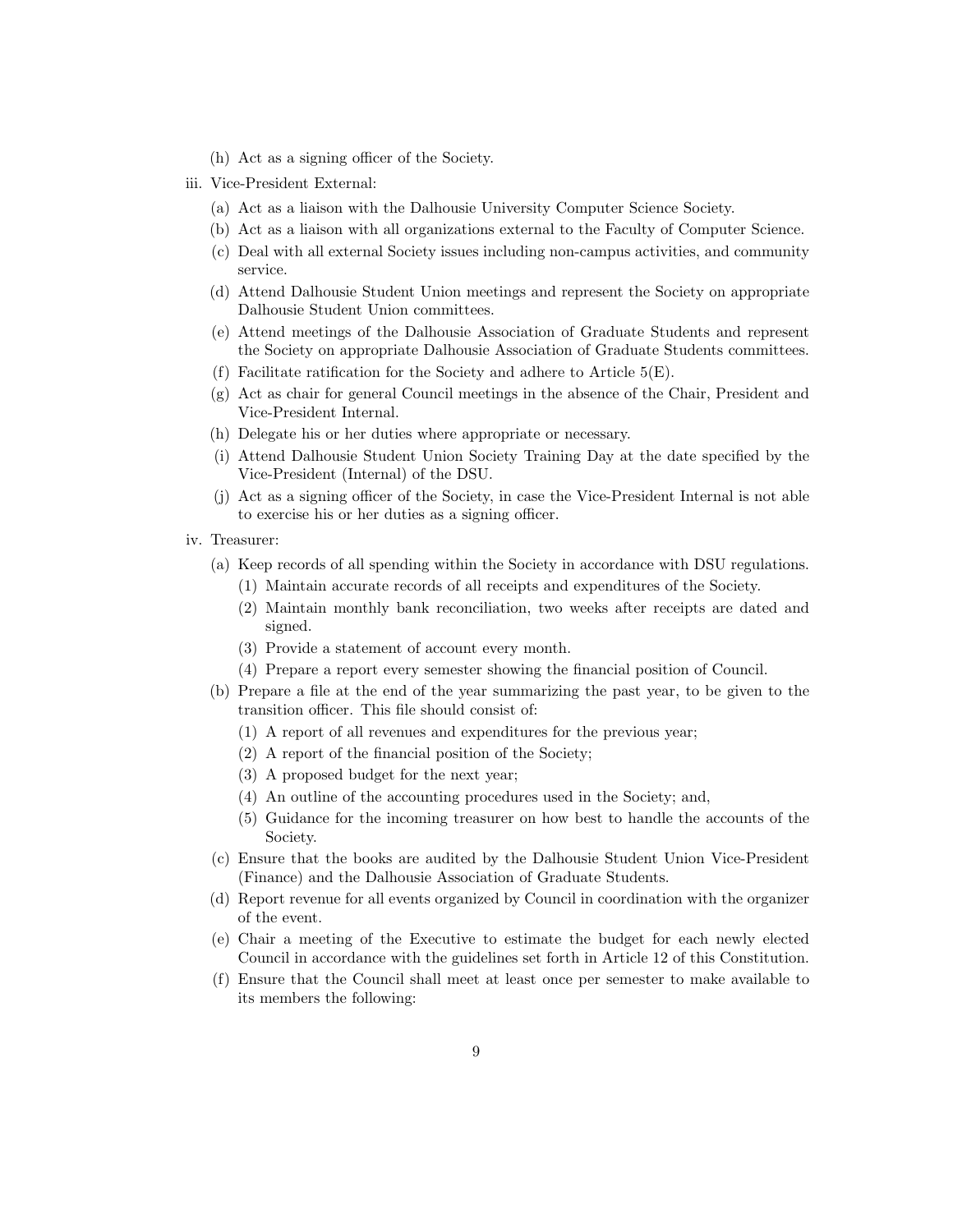- (1) A detailed summary of the financial statements for the preceding semester, audited at least internally;
- (2) A detailed budget of the Council and the committees under its jurisdiction for the current year. This budget must be presented within first month of each newly elected Council;
- (g) Attend Dalhousie Student Union Society Training Day at the date specified by the Vice-President (Internal) of the DSU.
- (h) Act as a signing officer of the Society.
- v. Secretary:
	- (a) Record the minutes at Council and Executive meetings.
	- (b) Distribute the minutes to members before or at the next meeting.
	- (c) Give advance notice of all general council and emergency meetings to the Society's membership through the Society's online channels.
	- (d) Give advance notice of all motions to be voted on at any meeting not less than FORTY-EIGHT (48) hours before the meeting, and this notice must be given to all members of the Society.
	- (e) Prepare all correspondence on behalf of the Society on the recommendations of the Executive or Council.
	- (f) Advertise vacant positions to the Society whenever such positions are open.
	- (g) Co-ordinate all publicity on behalf of Council.
	- (h) Maintain the Society's web presence.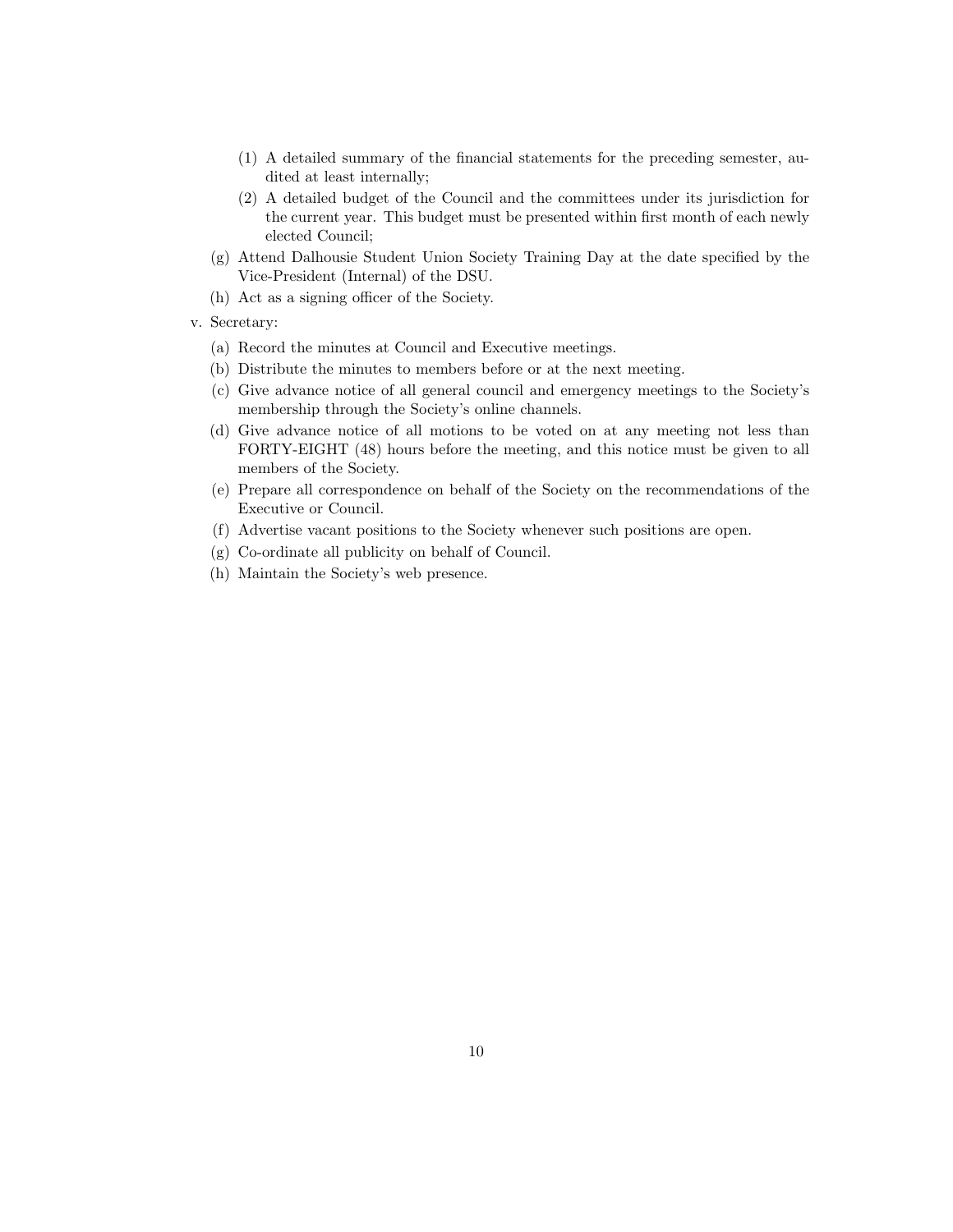- B. The duty of other Council members are as follows:
	- i. Program Representatives:
		- (a) Represent their respective student bodies at Council meetings;
		- (b) Appoint acting representatives to the meetings in his or her absence.
		- (c) Attend Faculty committee meetings on behalf of their constituents and the Society, when the matter under discussion at the committee be pertinent to their respective constituents, and when such responsibility has been delegated by the Vice-President Internal, and inform the Council and their constituents of the proceedings after each committee meeting.
		- (d) Keep their respective constituents informed of the issues discussed during the Council meetings.
		- (e) Make known to the Council any complaints, comments, suggestions, or ideas that their constituents may have.
		- (f) Encourage constituent participation in social events.
	- ii. Member-At-Large I and II:
		- (a) Represent the Graduate Student body at the Faculty of Computer Science as a whole; and,
		- (b) Act on the direction of the Council.
	- iii. Chair (non-voting):
		- (a) Selected by the Council.
		- (b) Giving notice of and preparing an agenda for all general Council meetings and AGMs (referred together as "meetings" in this section).
		- (c) Book a room to hold the general Council meetings and AGMs.
		- (d) Possess thorough knowledge of the Constitution and Robert's Rules.
		- (e) Chair meetings in accordance to the Constitution and Robert's Rules.
		- (f) Ensure meetings are conducted in a timely and efficient manner.
		- (g) Ensure fair representation of all members during meetings.
	- iv. Faculty Representative (non-voting):
		- (a) Selected by the Faculty Council.
		- (b) Attend Council meetings, as required, to provide guidance and input to Council.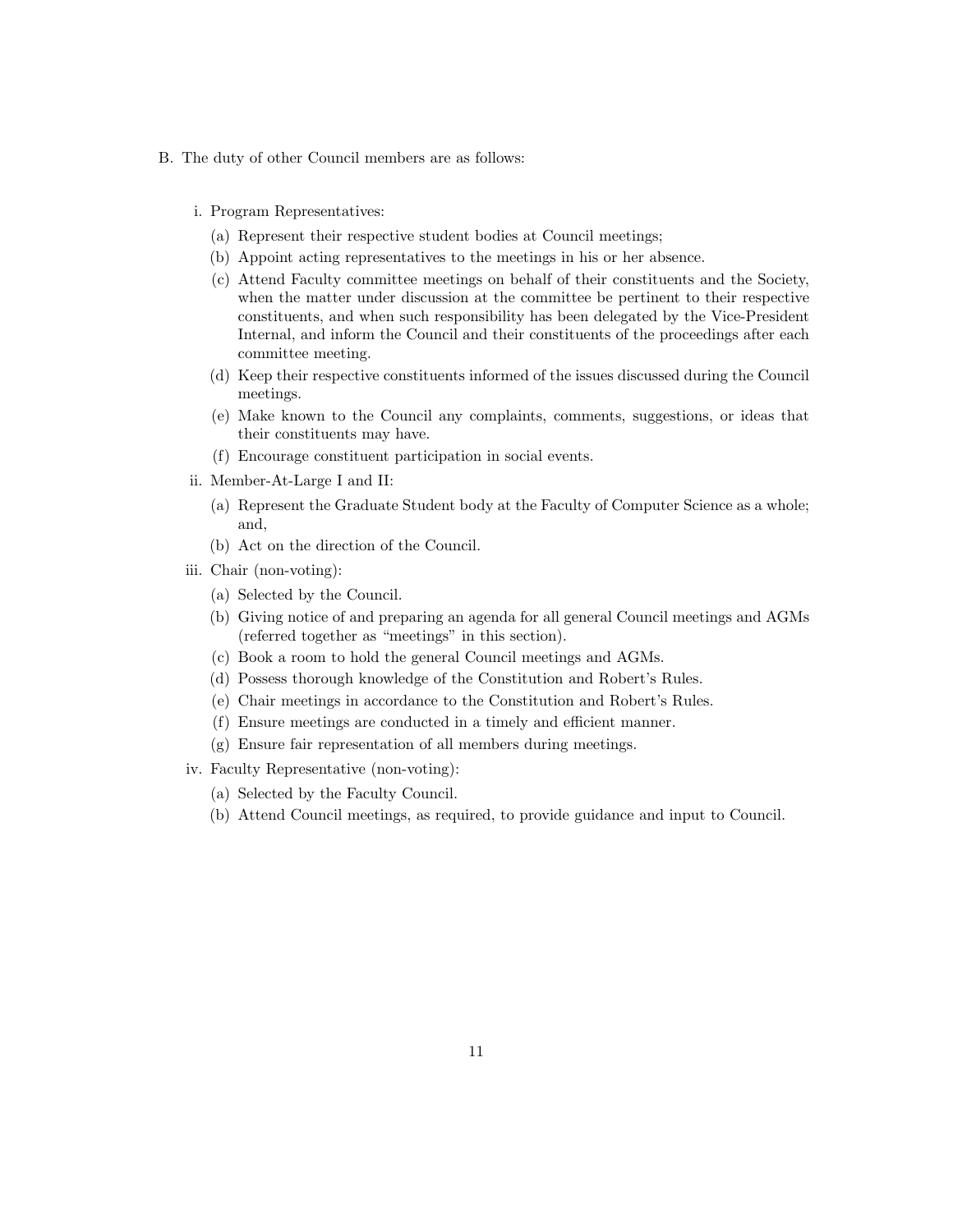- v. Transition Officer:
	- (a) Selected by the Council.
	- (b) Transition between Councils and provide guidance for the new Council.
	- (c) Collect reports outlined in Article 6(D), End of Year Reports and possessions of the Society from the previous Council.
	- (d) Deliver all collected reports and possessions of the Society to the new Council.
- C. Duties for other positions may be outlined in the By-Laws.
- D. The duties for all Council Members shall be as follows:
	- i. Attend Council meetings.
	- ii. Submit an End of the Year Report, as outlined in Article 13 summarizing their activities and progress on Council along with any Council assets he or she may hold, to the transition officer prior to the elections.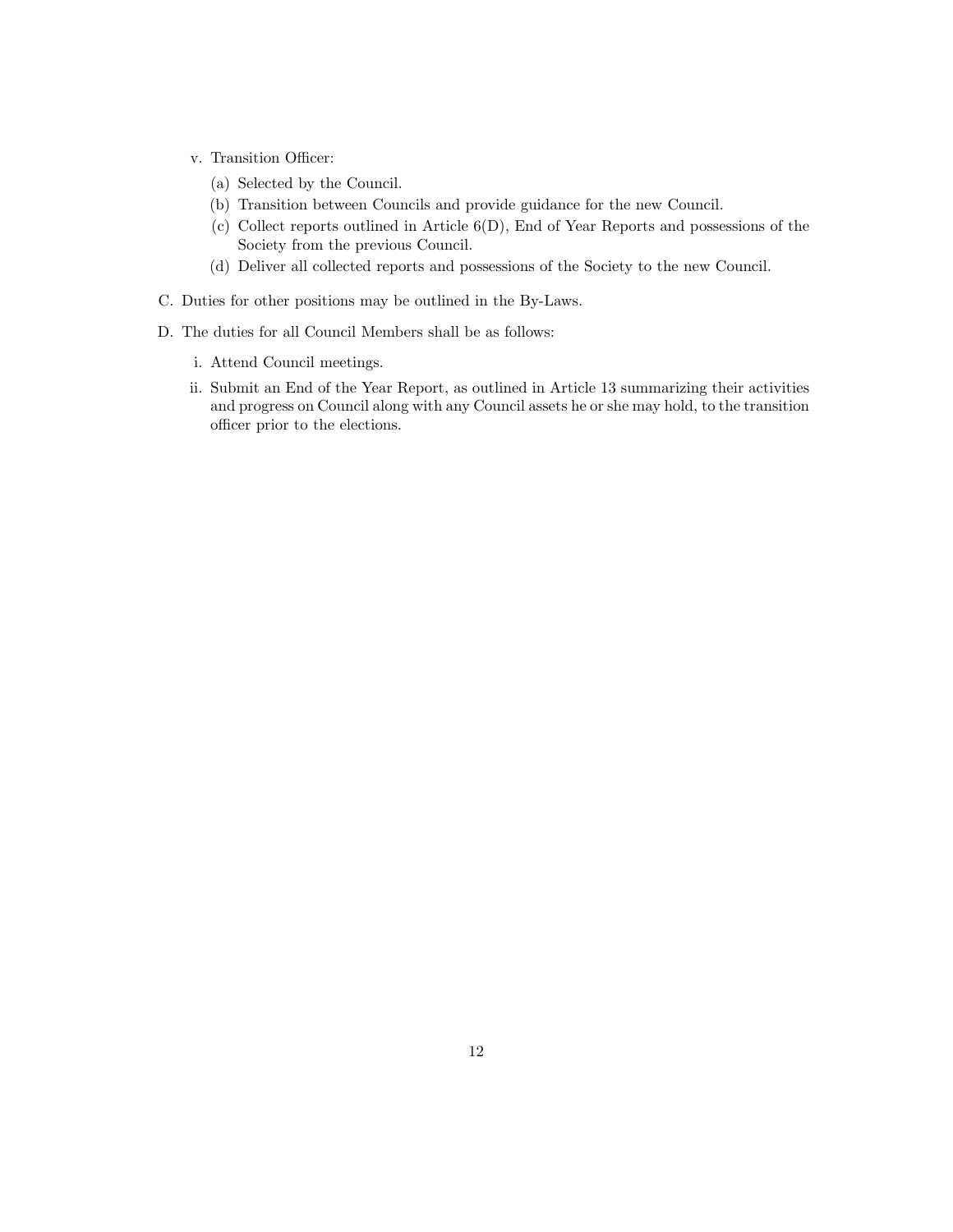#### <span id="page-13-0"></span>Article 7: MEETINGS

- A. Meetings follow Robert's Rules of Order.
- B. There shall be three types of meetings: general meetings, executive meetings, and annual general meetings (AGM's).
- C. The regulations regarding each type of meeting are as follows:
	- i. General council meetings:
		- (a) Quorum for general council meetings shall be  $(50\% + 1)$  of the council members.
		- (b) In case a council member is not able to attend the general council meeting due to unavoidable circumstances, the member shall convey regrets to the Chair of the council, and may nominate a council member as 'proxy' to cast votes on his/her behalf. Any council member may hold and use no more than TWO (2) proxy votes at any given meeting. For clarity, this means that each council member can only vote a maximum of THREE (3) times [1 regular vote and 2 proxy votes]. The functions of the proxy shall be as follows:
			- (1) The proxy shall be included as the absentee member's presence in the quorum count;
			- (2) In voting on any motions during the meeting (as highlighted by Article  $7(C)(1)(e)$ ), the council member nominated as the proxy shall:
				- I. Base the proxy vote on the directions of the absentee council member; or,

II. Use his/her discretion and best judgement to vote on behalf of the absentee council member.

- (c) Any member of the general membership shall be welcome to attend the general meetings.
- (d) The general membership shall be provided opportunity to approve society financial statements/budget and goals/objectives for the coming year at the Society's AGM.
- (e) Voting on motions put forth at general meetings must go before the general membership.
- (f) Voting shall be conducted in one of three ways:
	- (1) Show of hands;
	- (2) Roll call, if requested by any member of the Council; or,
	- (3) Secret ballot, if requested by any member of the Council;
- $(g)$  A majority vote is needed to pass a motion (a majority signifying  $50\% + 1$  of all voting members in attendance).
- (h) The Secretary of the Society shall be responsible for giving advance notice of all motions to be voted on at any meeting not less than FORTY-EIGHT (48) hours before the meeting, and this notice must be given to all members of the society.
- ii. Executive meetings: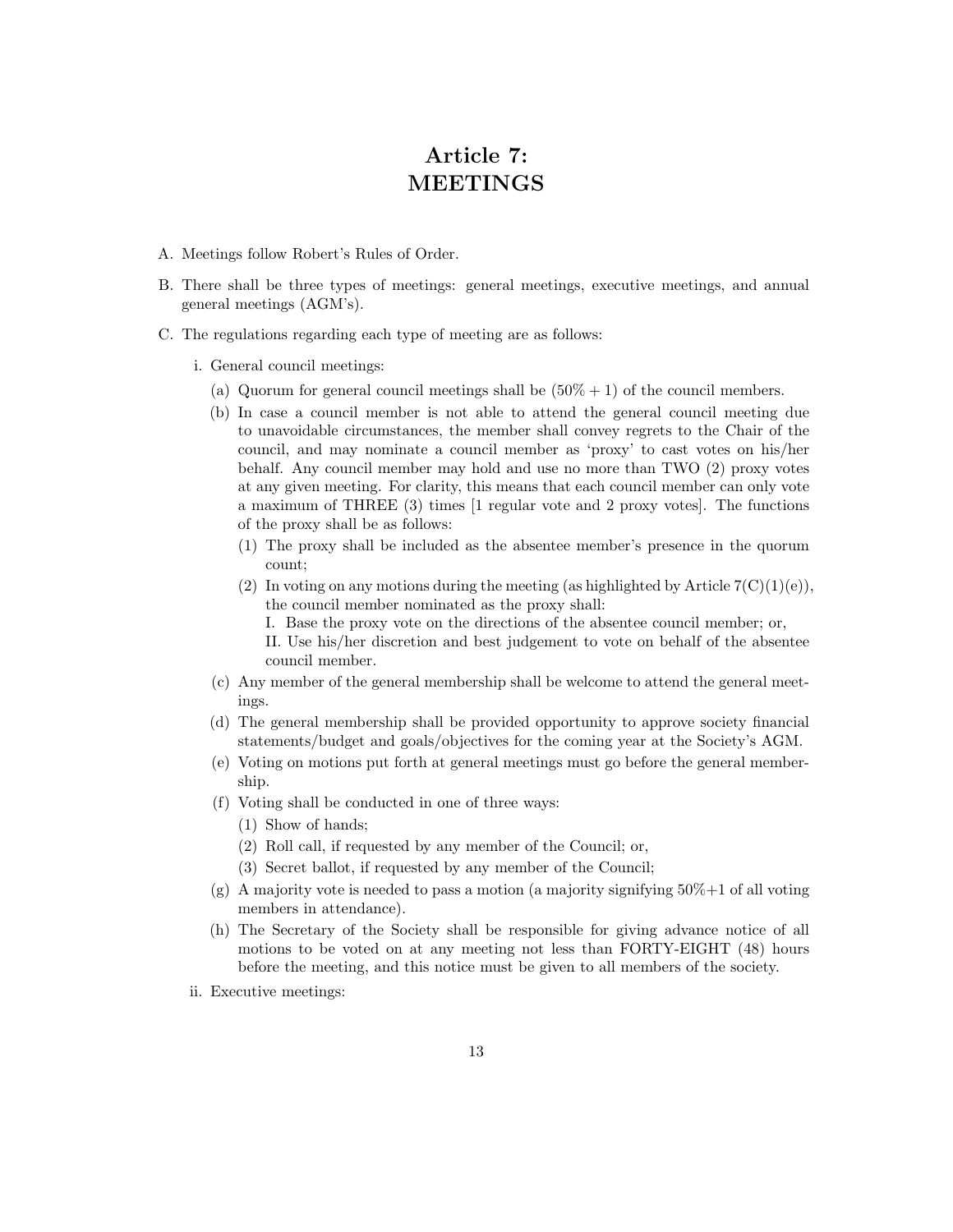- (a) Executive meetings shall be used at the discretion of the executive to ensure the smooth operation of the Society.
- (b) All members of the Society are permitted to attend Executive meetings, even though notice of the meeting need not be given.
- (c) Any motions must be voted on by the general membership, and as such motions cannot be passed during Executive meetings.
- iii. Annual general meetings (AGM's)
	- (a) Quorum for an AGM shall be all Executive members along with 10% of the general membership.
	- (b) In case a council member is not able to attend the AGM due to extreme circumstances, including but not limited to illness, thesis presentation, conference travel, etc., the member shall convey regrets to the President, and may nominate a council member as 'proxy' to cast votes on his/her behalf. Any council member may hold and use no more than TWO (2) proxy votes at any given meeting. For clarity, this means that each council member can only vote a maximum of THREE (3) times [1 regular vote and 2 proxy votes]. The functions of the proxy shall be as follows:
		- (1) The proxy shall be included as the absentee member's presence in the quorum count;
		- (2) In voting on any motions during the meeting, the council member nominated as the proxy shall:
			- I. Base the proxy vote on the directions of the absentee council member; or,

II. Use his/her discretion and best judgement to vote on behalf of the absentee council member.

- (c) An AGM must be called at least once per academic year by the President through the Society's online channels.
- (d) There will be at least one AGM during the months of February or March, during which elections may take place (see Article 8).
- (e) Any additional AGM's may be called at the request of all Executive, or at the request of a member of the general membership with a petition for an AGM signed by 50% of the general members.
- (f) Constitutional amendments can only be made at an AGM (see Article 11).
- (g) Voting on motions must go before the general membership.
- (h) Voting will be conducted via a show of hands, though any member may request that the motion be voted on by secret ballot. If any one member requests this for any motion, voting must be done by secret ballot.
- (i) A majority vote of those present and voting (including proxies) is needed to pass a motion.
- (j) Notice of an AGM must be given to all members not less than one week before the AGM, and the Secretary is responsible for delivering this notice.
- iv. Emergency meetings
	- (a) Any emergency meeting required for an immediate or urgent decision shall be called on TWENTY-FOUR (24) hours notice, to:
		- (1) The Council by way of online council communication channels.
		- (2) The Society's membership by way of e-mail.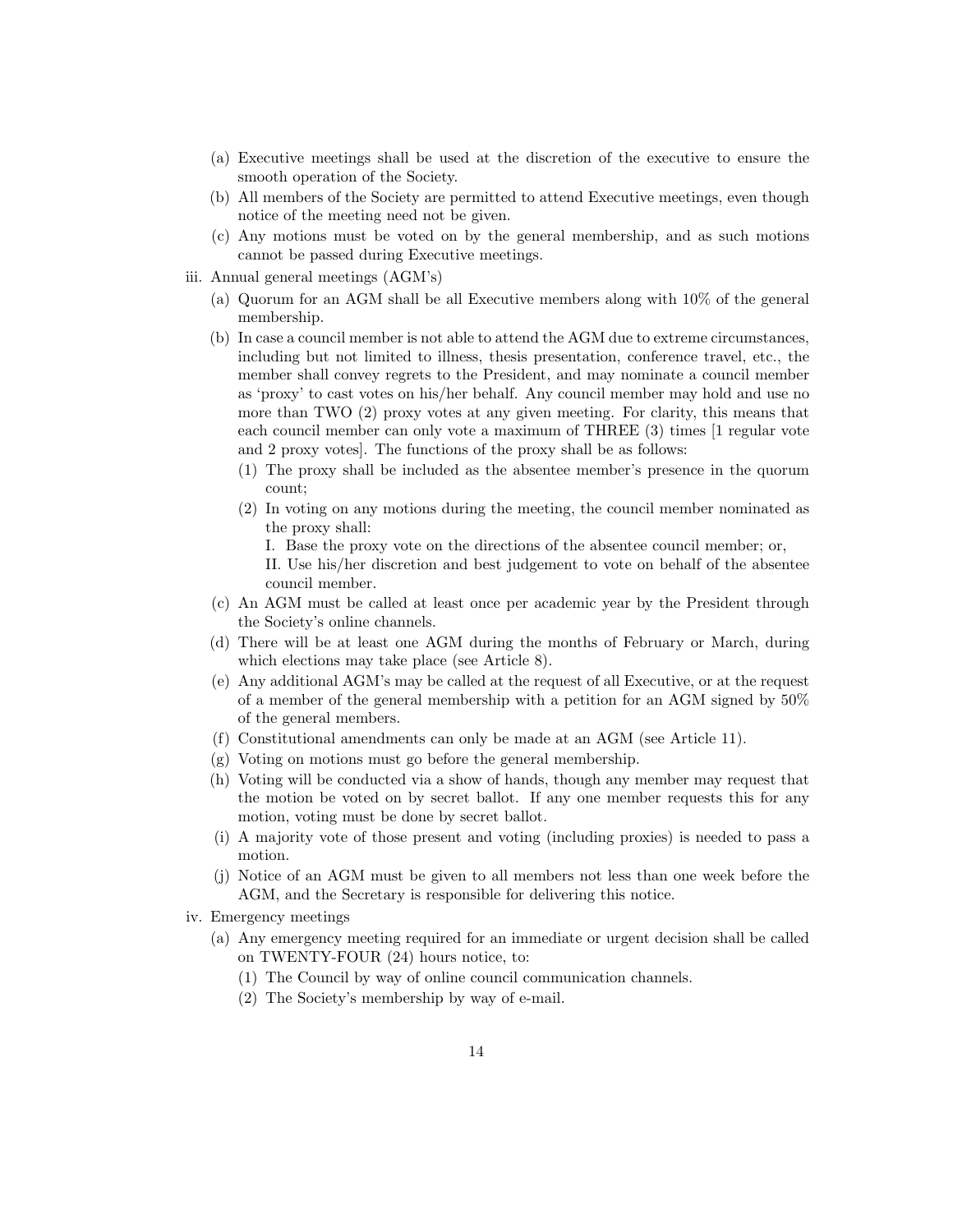#### <span id="page-15-0"></span>Article 8: ELECTIONS

- A. Elections shall be held no later than March 31 of each year.
- B. The President shall be responsible for overseeing elections.
- C. If the President wishes to re-run for any position, then the Vice-President Internal shall act as Election Chair.
- D. In the event that both the President and Vice-President Internal wish to run for any position, then the Vice-President External shall act as Election Chair.
- E. In the event that the President, Vice-President Internal and Vice-President External wish to run for any position, the council shall select an Election Chair from the general membership.
- F. Nominations for elections can be given to the Election Chair two weeks prior to the date of the elections.
- G. Voting shall be conducted by secret ballot.
- H. Election ballots shall always have an option to spoil the ballot.
- I. All members, except honorary members, are eligible to vote for all elected positions.
- J. The specific election process will be outlined in the By-Laws, in accordance with Section 6(3)(e) of the DSU Society Policy.
- K. In the event that a nominee fails to be elected to a position, while they are no longer eligible for that specific position until the next general election, they may be eligible for another Council position, in the event of a by-election or as determined by the Council.
- L. Each member can hold at most ONE (1) executive position at a time.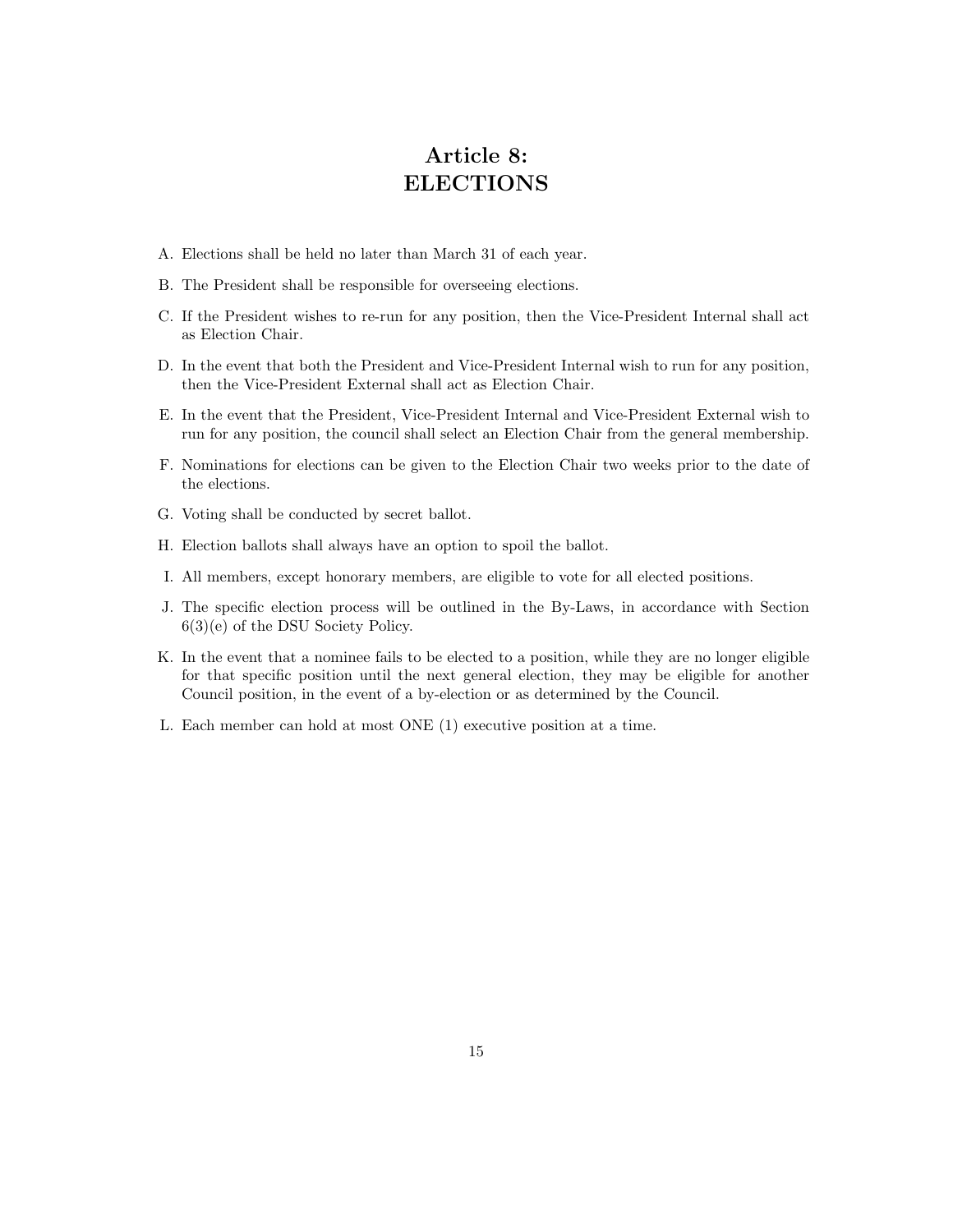#### <span id="page-16-0"></span>Article 9: IMPEACHMENT

- A. No member of the executive may be recalled without just cause, or in any manner not specified in this constitution.
- B. Just cause is defined by this constitution as:
	- i. Failing to attend FOUR (4) consecutive executive or general meetings.
	- ii. Failing to fulfil the majority of their mandates as dictated by this constitution, within reasonable limits, and without reasonable excuse.
	- iii. Conduct likely to result de-ratification of the Society, or conduct likely to bring the Society into disrepute.
	- iv. In the case of the Vice-President External, failing to submit a request for Ratification before November 1st of the year of their Vice-Presidency without reasonable excuse.
	- v. Other gross misconduct.
- C. Impeachment shall be a two step process:
	- i. Introduction of the impeachment vote:
		- (a) Any member of the Council may put forth a motion for an impeachment vote; or,
		- (b) Any member of the Society may put forth a motion to impeach provided they have a petition signed by 25% of current members, and this petition can also serve to request an AGM as directed by Article  $7(C)(iii)$ .
	- ii. The Impeachment vote:
		- (a) A vote to impeach a Council member can only be decided at an AGM (as directed by Article  $7(C)(iii)$ .
		- (b) Advance notice of a motion to impeach must be given to the member up for impeachment, and that member must have the ability to speak in their defence before the vote is taken.
		- (c) The notice of the AGM shall include any motions for impeachment.
		- (d) A vote of  $(2/3)^{rd}$  of the membership present and voting is required to impeach a Council member. Voting will be conducted by secret ballot.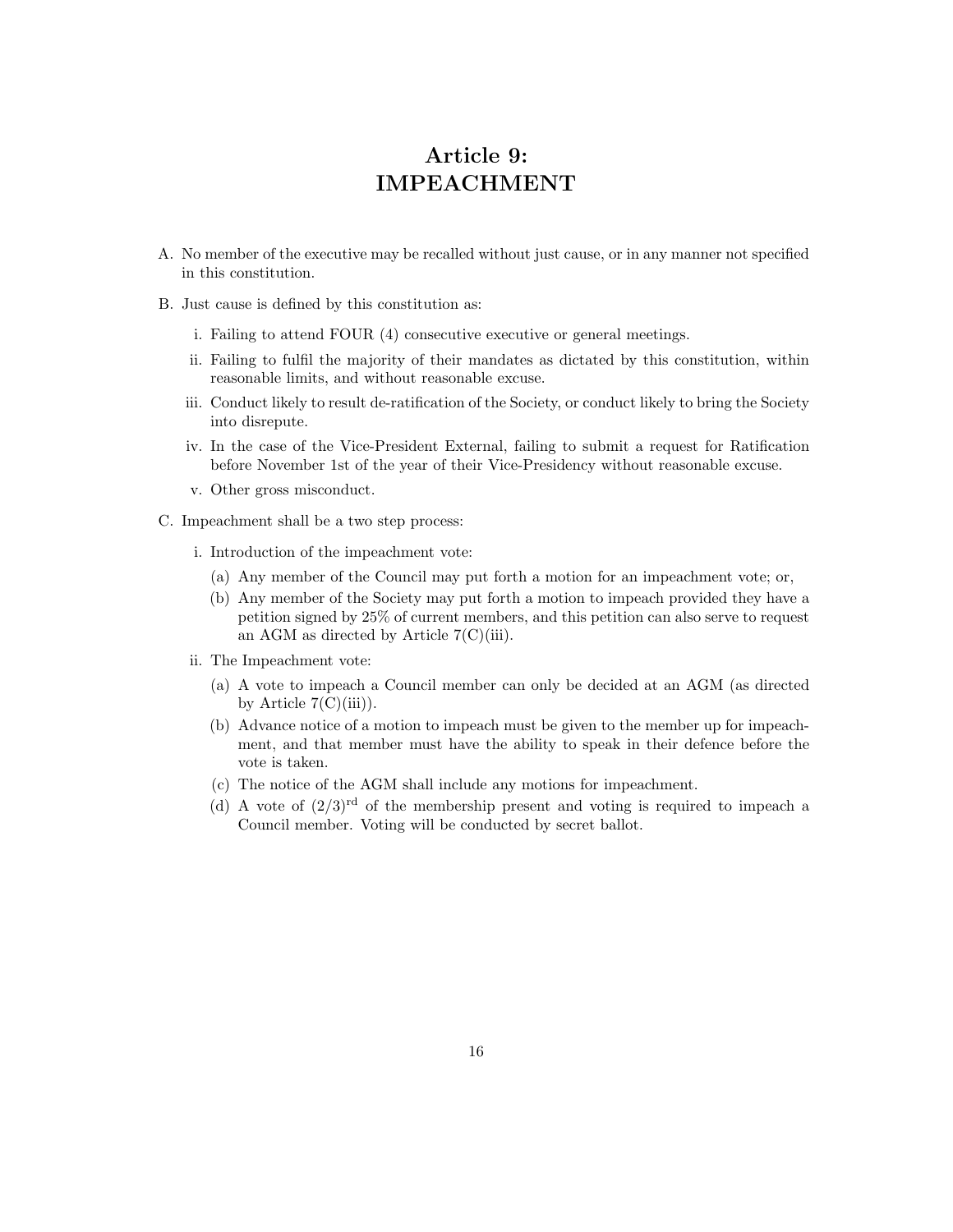## <span id="page-17-0"></span>Article 10: RESIGNATIONS AND VACANCIES

- A. All resignations of Council members shall be made in writing, addressed to the president, and submitted at the next regular meeting of Council for action therein. In the case of the President's resignation, the letter shall be addressed to the Vice-President Internal.
- B. Should an elected position not be filled during the initial elections, the position is to be filled by the newly elected Council. A secret ballot vote is to be held at the next Council meeting. This elected member has the same rights and responsibilities as if they had been elected in the initial elections.
- C. Should a vacancy occur in the Council the runner up in the elections will be appointed, provided they received more votes than the "None of the above" option. If no one is available for the position, the Council shall as soon as reasonably possible appoint an elections officer for the sole purpose of overseeing a by-election. Council shall open a nomination period of not less than TWO (2) days, followed by an optional day of campaigning, and, finally, ONE (1) day of voting. Voting shall in all other respects conform as nearly as is reasonably possible to Article 8.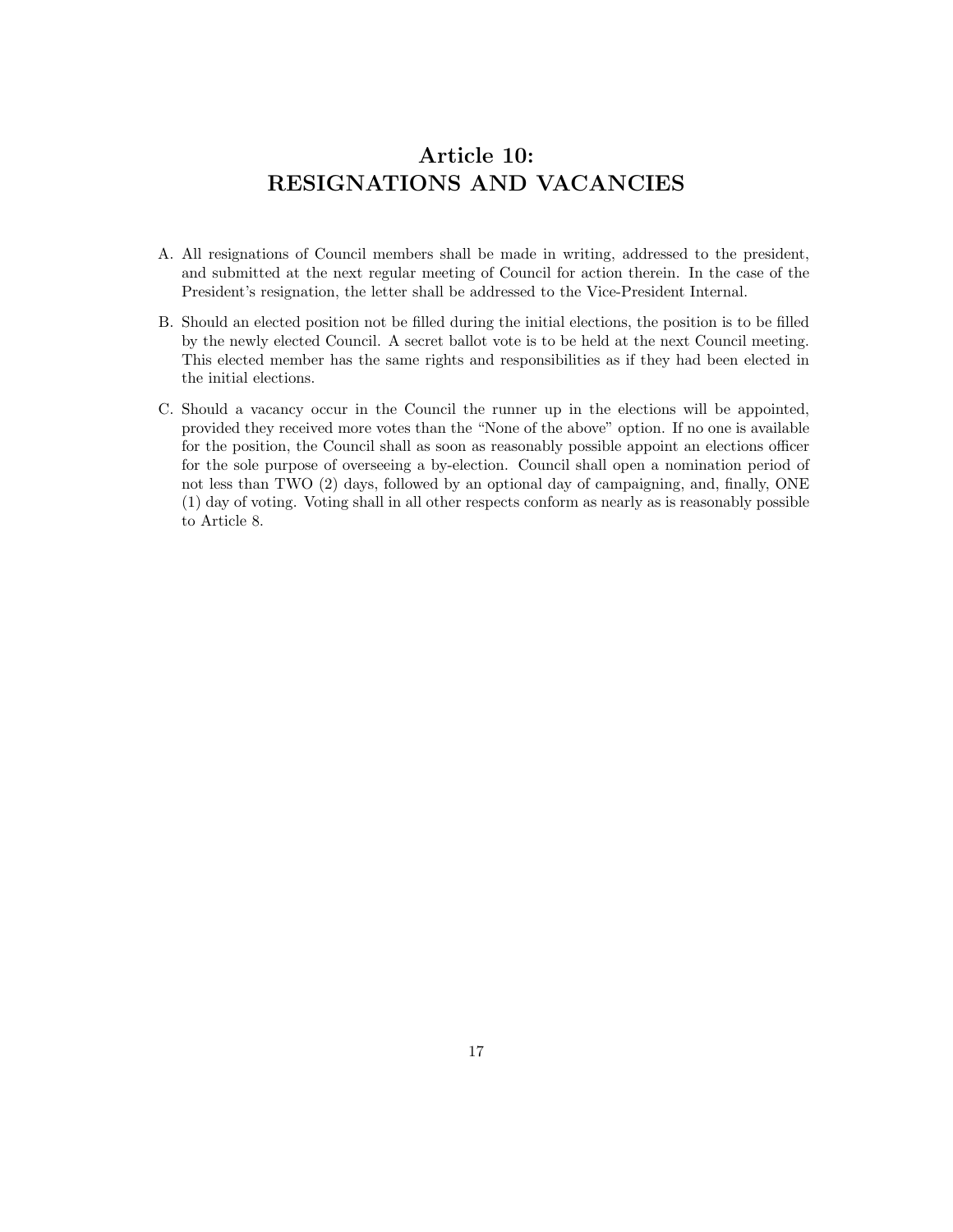## <span id="page-18-0"></span>Article 11: CONSTITUTIONAL AMENDMENTS

- A. In the event that the Society cannot be ratified as a result of the content of this constitution, the current Executive have the ability to make such changes as are deemed necessary by the Vice-President Internal of the Dalhousie Student Union. These changes become official upon ratification.
	- i. If any member of the Society wishes to contest the changes, they may do so at the next AGM, or petition the President to call one as per Article  $7(C)(iii)$ .
- B. With the exception of circumstances in Article  $11(A)$ , amendments to this constitution are subject to the following regulations:
	- i. Amendments to the constitution can only be made at a general meeting, which could be an AGM or a special general meeting.
	- ii. Motions to amend the Constitution must be presented by interested members of the general membership to the Vice-President Internal of the Society no less than one-week before the general meeting at which the constitution will be amended.
	- iii. All voting members of the general membership, except honorary members, are entitled to vote on amendments to the constitution.
	- iv. Voting will be conducted via a show of hands, though any member may request that the motion be voted on by secret ballot. If any one member requests this for any motion, voting must be done by secret ballot.
	- v. A  $(2/3)^{rd}$  vote of those present and voting, including proxies, is required to pass a motion to amend the constitution.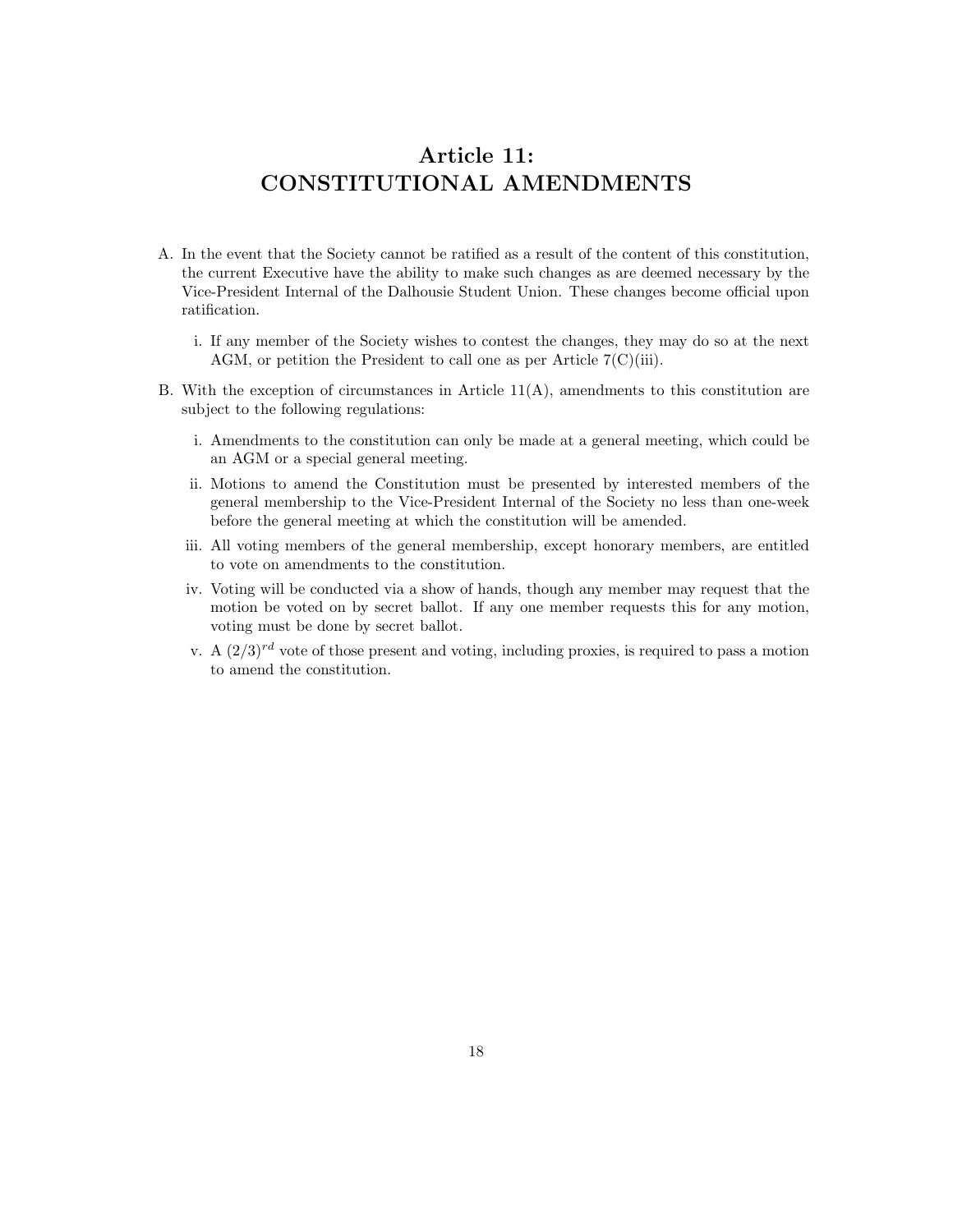## <span id="page-19-0"></span>Article 12: FINANCES

- A. As stated in Article 4, the President, Vice-President Internal, and Treasurer will be the signing officers of the Society.
- B. At least two signing officers must sign every cheque from the bank account of the Society.
- C. An executive officer cannot sign a cheque made out to his or her self.
- D. Each newly elected Executive is responsible for setting a budget within the first month after the Council takes office.
- E. The budget shall be created each year by the Treasurer, and shall be passed by the executive at an Executive meeting to the Council for approval. The Council shall then motion to approve the budget at a general Council meeting.
- F. No less than TWENTY-FIVE (25) percent of the estimated total annual budget shall be set aside as an Emergency Fund. This money may not be accessed without a Council vote and the reasons for accessing these funds shall be reviewed by an appointed Committee as described in Article 15.
- G. The estimated total annual budget shall be based on the most accurate registration information available for that year as well as all remaining funds from the previous year, including the Emergency Fund.
- H. There should be no carry over of any deficit from one semester to the next. In the case that there is a deficit, the deficit incurred must be explained and at the least, steps shall be taken to balance the next semester's budget.
- I. In situations where a deficit exists when a new Executive is entering, the previous Council shall make available all Council funds, including unspent Emergency Funds, to help reduce or eliminate said deficit. The previous Council Executive shall be required to defend their reasons for incurring any such deficit to the general membership of the Society at the AGM. In the situation where a surplus exists at the end of a term, all remaining funds shall be passed on to the incoming Council.
- J. Refer to the Dalhousie Student Union's Treasurer's Handbook for proper procedures.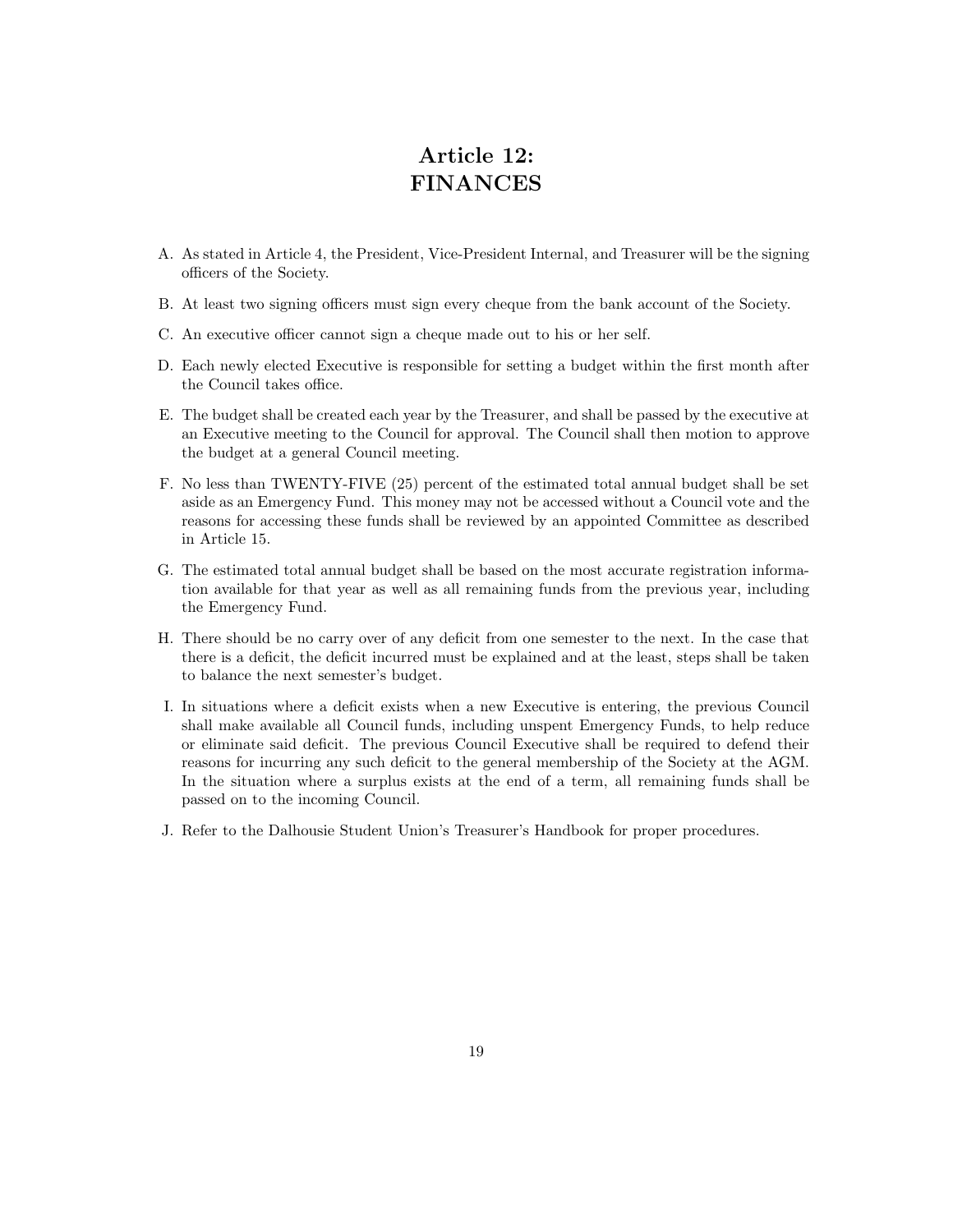## <span id="page-20-0"></span>Article 13: COUNCIL TRANSITIONS

- A. End of the Year Reports are to be submitted to the transition officer via electronic mail or other reasonable method of their choosing prior to the end of their term in office. The transition officer may set an earlier deadline of their choosing, no earlier than the last meeting of the Council.
- B. Non-voting Council members are exempt from composing an End of the Year Report.
- C. Voting Council members shall not receive any honoraria for fulfilling their duties on the Council.
- D. Status as a Councillor shall not affect qualification for any Society reimbursement or financial support for attending conferences or workshops.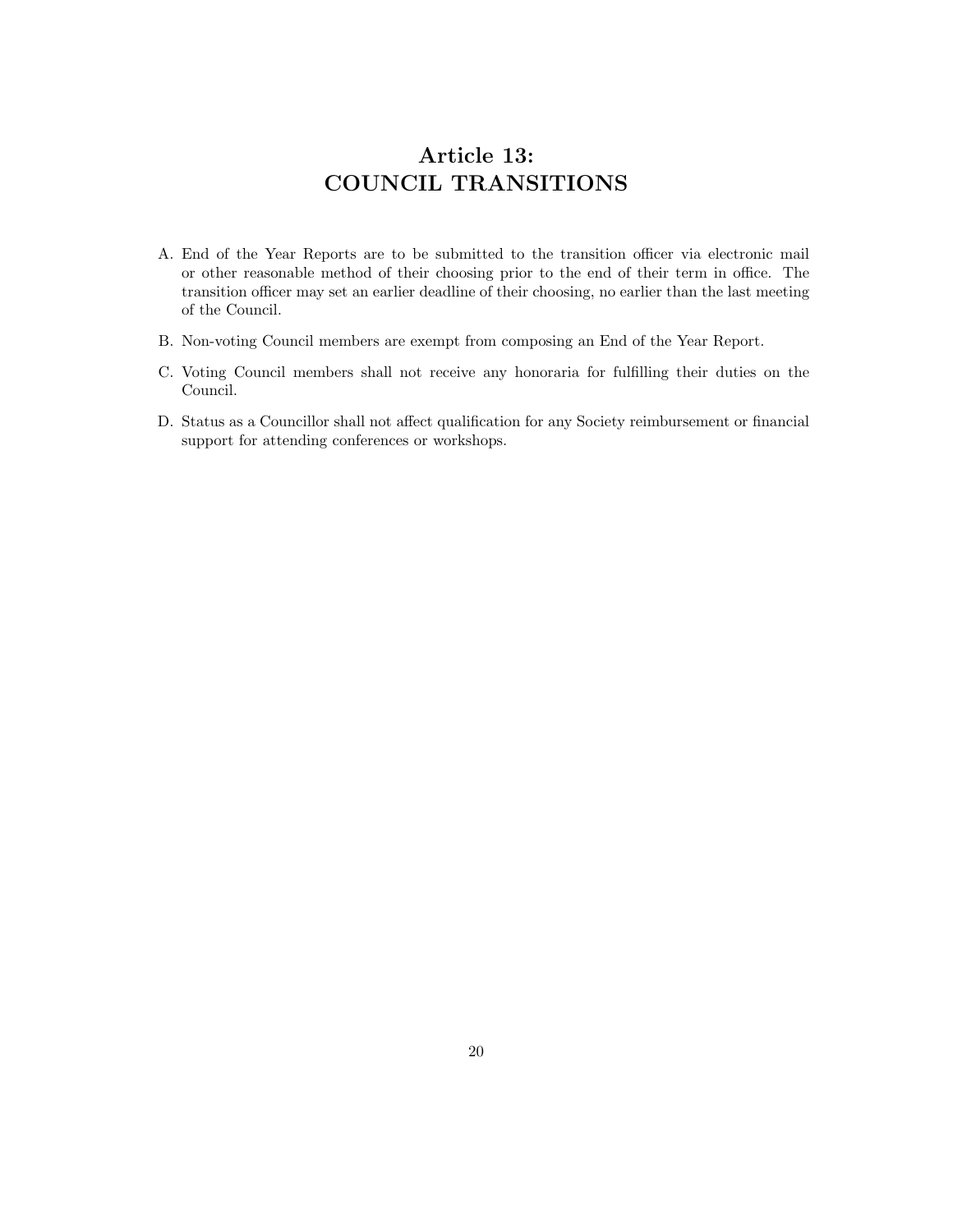## <span id="page-21-0"></span>Article 14: ELECTRONIC VOTING ON MOTIONS

- A. Voting on motions can be done via online ballot using a method that authenticates voting members of Council.
- B. Voting must adhere to Article 7(C)(i).
- C. The text of the motion to be voted via online ballot shall be posted SEVENTY-TWO (72) hours before the vote.
- D. The voting period shall be open for at least TWENTY-FOUR (24) hours.
- E. If the vote does not pass, the motion will be presented at the next general Council meeting.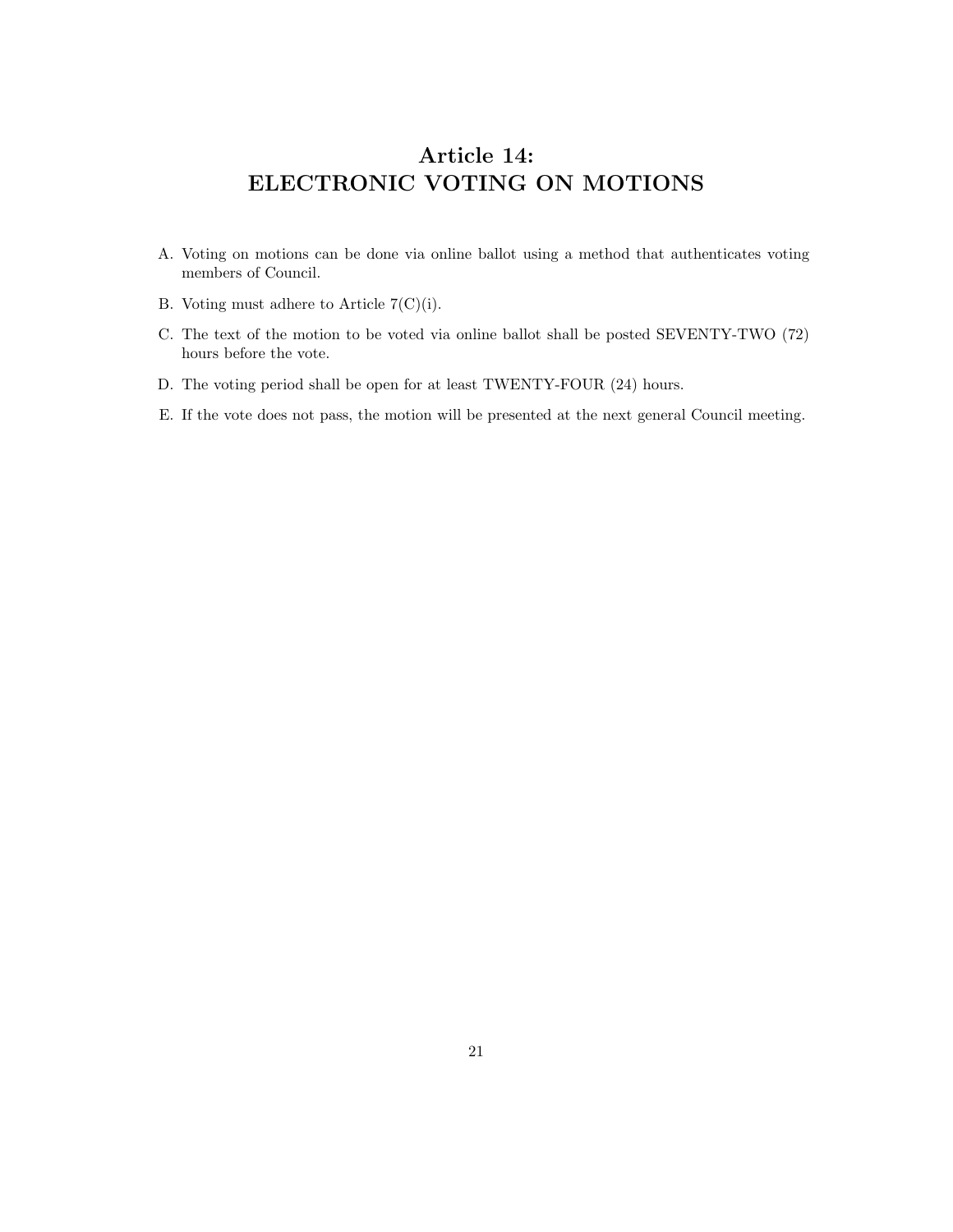# <span id="page-22-0"></span>Article 15: **COMMITTEES**

When a Committee is formed as mandated by this Constitution, the following conditions shall be met:

- A. A minimum of THREE (3) members; and,
- B. A majority of the Committee must not be on Council.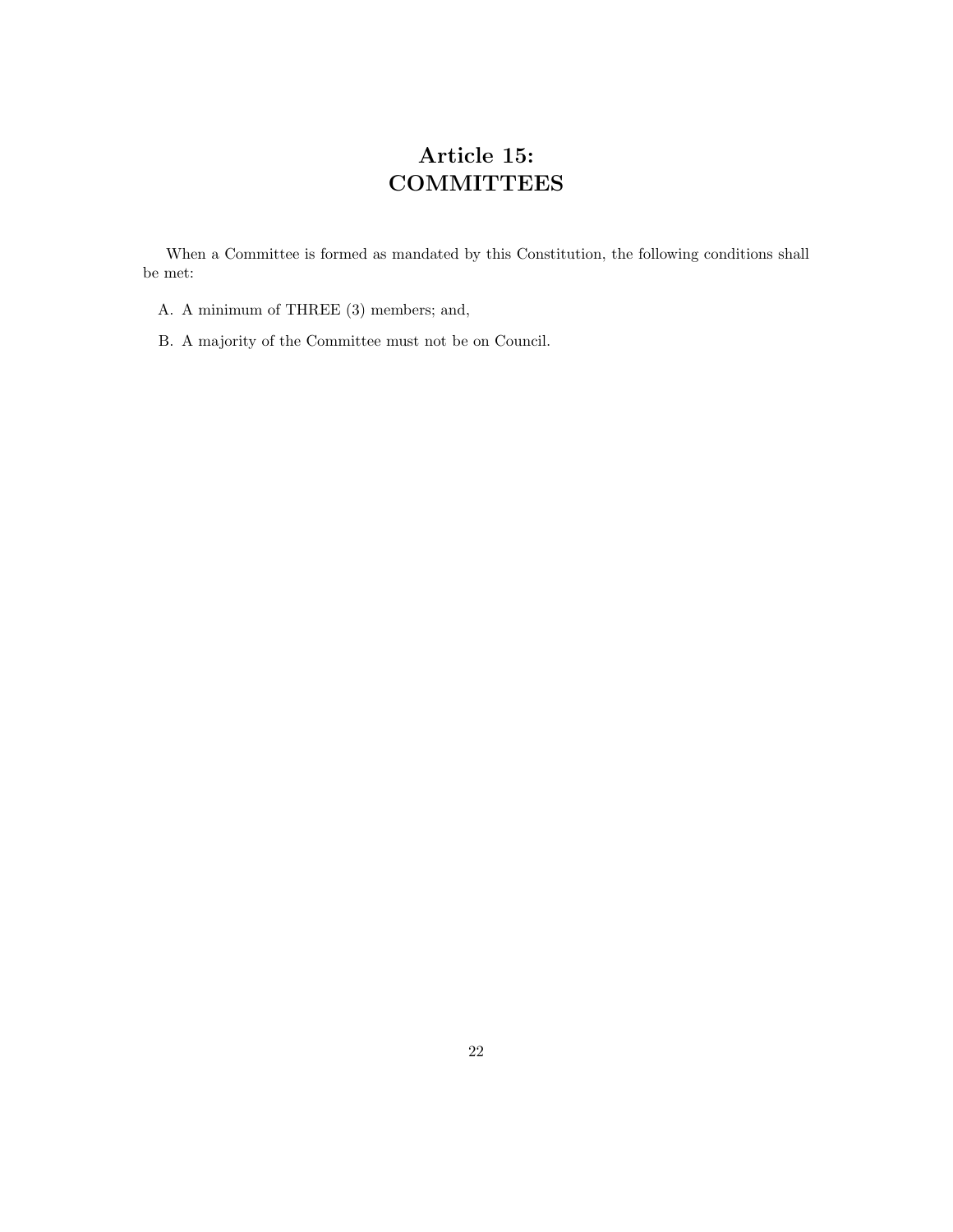# <span id="page-23-0"></span>Article 16: DESCRIPTION OF BY-LAWS

By-Laws shall have the following characteristics:

- A. They shall regulate events and issues in order to facilitate the routine operation of the Society; and
- B. Where applicable, all effects and consequences shall be subject first to the Articles of this constitution.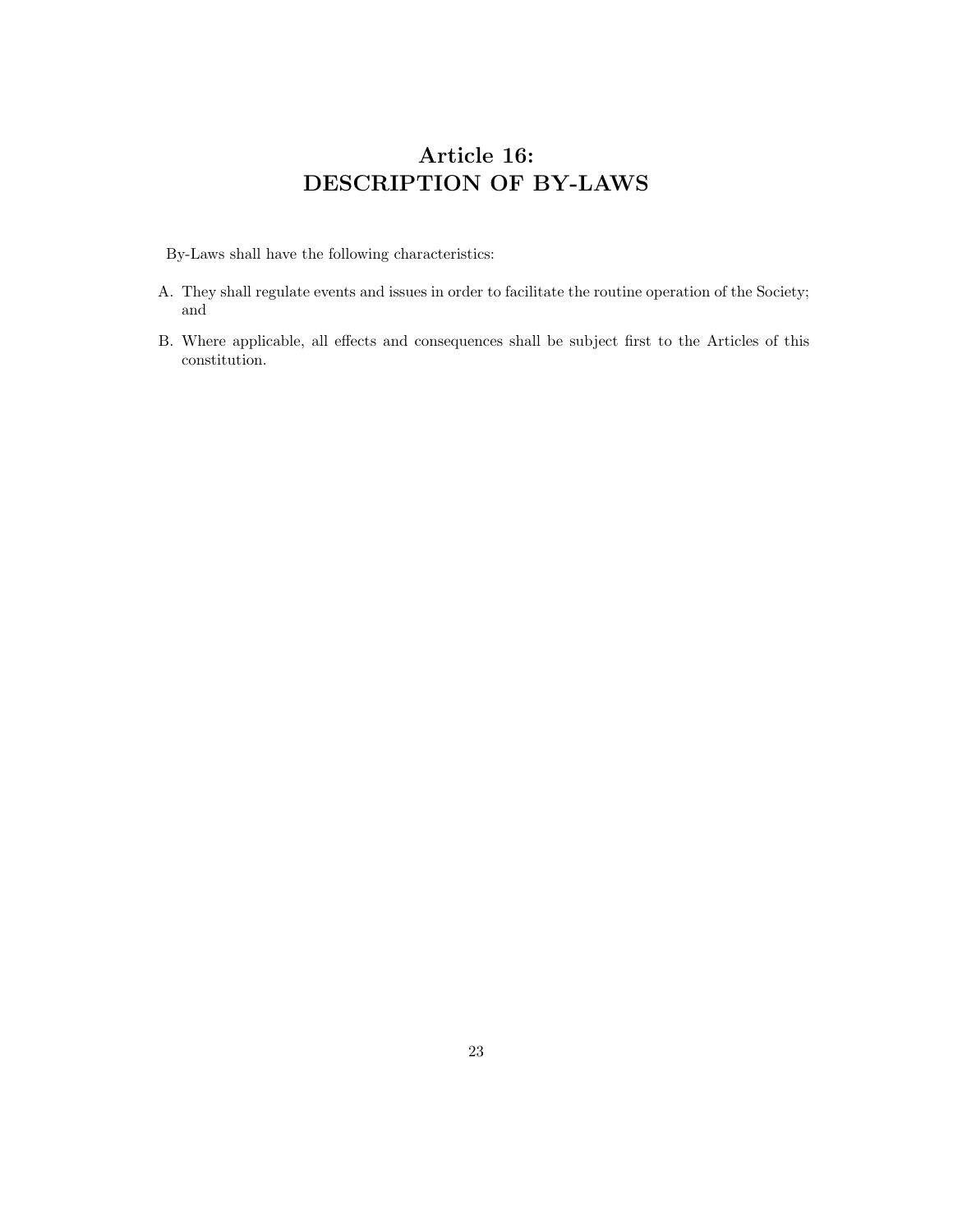#### <span id="page-24-0"></span>BY-LAWS

- A. Amendments to By-Laws
	- i. The general membership must be notified of any motion to change the By-Laws, including the addition of new By-Laws or amendments to existing By-Laws, at least ONE WEEK prior to the date when the motion will be called to a vote.
	- ii. Addition of new By-Laws or amendments to the existing By-Laws may be passed:
		- (a) With a  $(2/3)^{rd}$  majority of those present and voting, including proxies, in general council meetings; or,
		- (b) With a simple  $(50\% + 1)$  majority of those present and voting, including proxies, at a general meeting (including special general meetings or an AGM).
- B. Elections for Executive and Council Positions
	- i. Members may be nominated for any of the following positions, subject to Article  $4(E)$ , Article 4(F) and Article 8 of this constitution:
		- a. The Executive
		- b. PhD Representative
		- c. MCS Representative
		- d. MACS Representative
		- e. MDI Representative
		- f. Member-At-Large I
		- g. Member-At-Large II
	- ii. The executive voting ballot shall allow members to select between zero (0) and five (5) candidates for positions on the executive.
	- iii. The five (5) candidates with the most votes shall form the executive.
	- iv. If fewer than five (5) members are nominated for the executive positions, or if fewer than five (5) members are elected from the set of nominees, then they shall form the executive.
	- v. The newly elected council shall vote at its first meeting, which members of the executive shall fill specific positions within the executive (see Article 5).
	- vi. The non-executive council positions shall be decided by a simple majority.
	- vii. If there are vacant positions on the council, whether due to circumstances described in By-Law B(iv) or due to lack of nominees, the newly elected council shall announce by-elections for filling the positions after they assume office.
	- viii. Members shall have the option to choose "None of the above" for non-executive council positions
- C. Dalhousie Computer Science In-house (DCSI) Conference
	- i. Each year in advance of the Conference, two co-chairs shall be selected to form the Organizing Committee: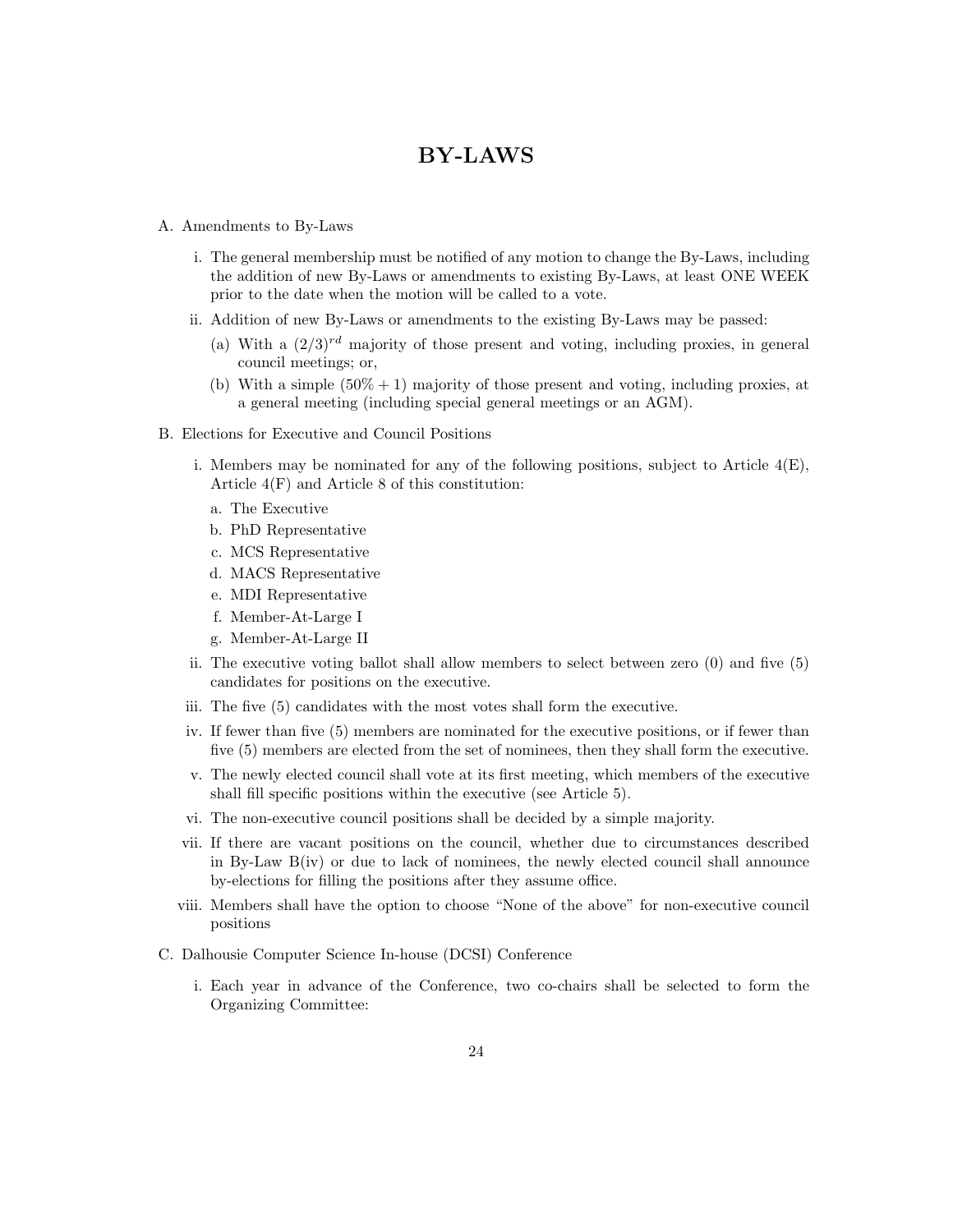- a. The first co-chair shall be selected in a general council meeting from among the active members of council; and,
- b. The second co-chair shall be selected by the first co-chair from among the general membership who do not hold a council position; and,
- c. Where applicable, preference in the selection of both co-chairs should be given to those individuals who have served on previous DCSI Organizing Committees.
- ii. To form the Organizing Committee, the two co-chairs will present an open call for volunteers to the general membership.
- iii. All funds and assets belonging to the DCSI conference shall be managed by the DCSI Organizing Committee, with excess amounts held in reserve for subsequent years.